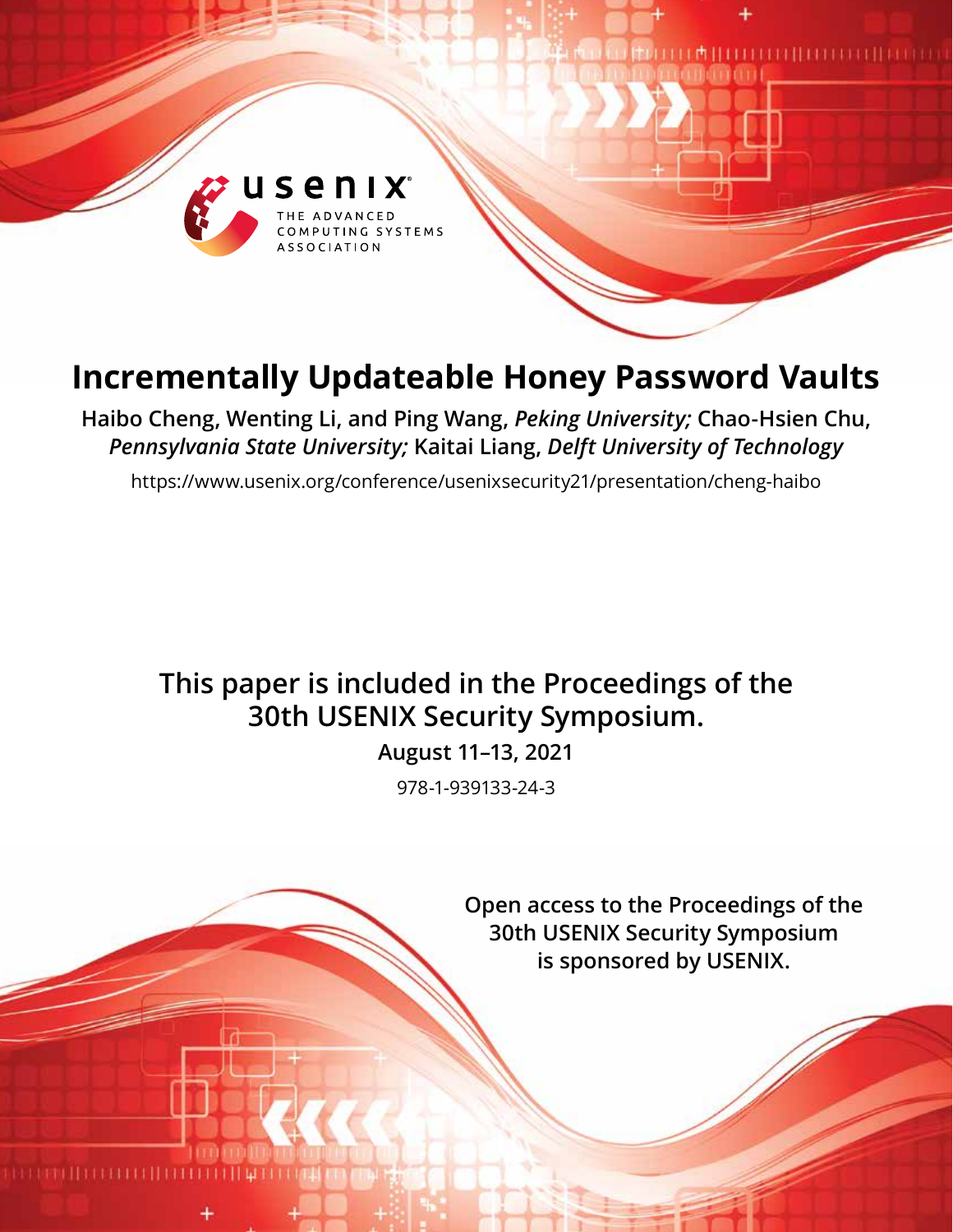# Incrementally Updateable Honey Password Vaults<sup>∗</sup>

[Haibo Cheng](mailto:hbcheng@pku.edu.cn)<sup>1</sup>, [Wenting Li](mailto:wentingli@pku.edu.cn)<sup>1</sup>, [Ping Wang](mailto:pwang@pku.edu.cn)<sup>1,†</sup> [Chao-Hsien Chu](mailto:chu@ist.psu.edu)<sup>2</sup>, [Kaitai Liang](mailto:Kaitai.Liang@tudelft.nl)<sup>3</sup> <sup>1</sup> Peking University <sup>2</sup> Pennsylvania State University <sup>3</sup> Delft University of Technology

#### Abstract

Password vault applications allow a user to store multiple passwords in a vault and choose a master password to encrypt the vault. In practice, attackers may steal the storage file of the vault and further compromise all stored passwords by offline guessing the master password. *Honey vaults* have been proposed to address the threat. By producing plausible-looking decoy vaults for wrong master passwords, honey vaults force attackers to shift offline guessing to online verifications.

However, the existing honey vault schemes all suffer from intersection attacks in the multi-leakage case where an old version of the storage file (e.g., a backup) is stolen along with the current version. The attacker can offline identify the decoys and completely break the schemes. We design a generic construction based on a *multi-similar-password model* and further propose an *incremental update* mechanism. With our mechanism, the attacker cannot get any extra advantages from the old storage, and therefore degenerates to an attacker only with knowledge of the current version.

To further evaluate the security in the traditional singleleakage case where only the current version is stolen, we investigate the theoretically optimal strategy for online verifications, and propose practical attacks. Targeting the existing schemes, our attacks crack 33%–55% of real vaults via *only one-time* online guess and achieve 85%–94% accuracy in distinguishing real vaults from decoys. In contrast, our design reduces the values of the two metrics to 2% and 58% (close to the ideal values 0% and 50%), respectively. This indicates that the attackers needs to carry out *2.8x–7.5x* online verifications to break our scheme.

#### 1 Introduction

*Password vaults*, a.k.a *wallets* or *managers*, are highly recommended for password management. A user can store multiple

<span id="page-1-0"></span>

Figure 1: The difference between traditional and honey password vaults in the view of attackers.

passwords in a vault and further set a master password to encrypt the vault. The user thus only needs to remember the master password instead of a long list of daily-use passwords. In practice, the user usually uses the vault among multiple clients (e.g., smartphone or PC), and requires its synchronization via online services. The synchronization may be provided by the vault applications (e.g., LastPass and 1Password) or thirdparty file sync services (e.g., Dropbox and iCloud). However, the sync services may suffer from leakage [\[25,](#page-15-0) [30,](#page-15-1) [42,](#page-15-2) [43,](#page-15-3) [45\]](#page-15-4), which leads to a great threat for password vaults.

If an attacker steals the storage file of a vault (including the ciphertext), the attacker can launch guessing attacks against the master password to compromise all stored passwords. For a vault encrypted by traditional password-based encryption (PBE), decrypting it with an incorrect guess will yield a failure (i.e.,  $\perp$ ) or random junk. So the attacker can immediately identify the validity of guesses *offline*. In addition, since the master password is human-memorable, it may be low-entropy [\[10,](#page-14-0) [50\]](#page-15-5) and could be guessed as easily as a website login password [\[34,](#page-15-6)[48,](#page-15-7)[49\]](#page-15-8). Accordingly, the attacker can efficiently carry out this offline attack with a high probability of success.

*Honey password vault* [\[8\]](#page-14-1) is proposed to address this threat. Its core idea is to *generate plausible-looking decoy vaults for incorrect guesses to confuse attackers*. As shown in Fig. [1,](#page-1-0)

<sup>∗</sup>Due to the page limit, the mathematical derivation and some design details are left in the full version of this paper (see [the authors' websites\)](https://hbcheng.net).

<sup>†</sup>Corresponding author. He is also with Key Laboratory of High Confidence Software Technologies (PKU), Ministry of Education, China.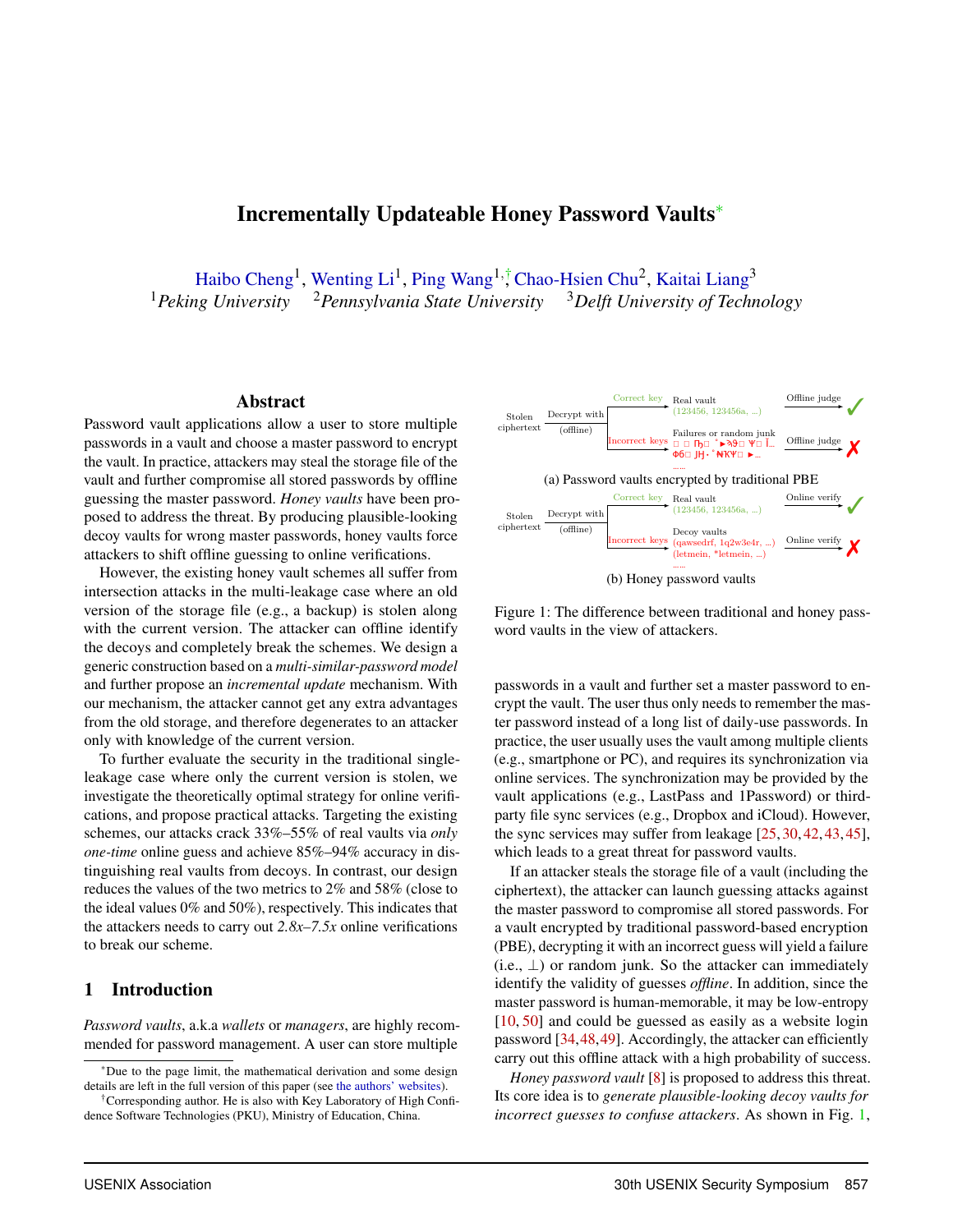launching offline guessing produces many decoy vaults (with a real one), which need to be online verified (i.e., trying to log in with passwords in the vaults). By pushing attackers to online verification, the honey vault mechanism significantly enhances the security of vaults, as the verification can be practically detected and prevented [\[16,](#page-14-2) [20,](#page-14-3) [40\]](#page-15-9).

The design of decoy vaults originates from Bojinov et al. [\[8\]](#page-14-1). Their proposed *Kamouflage* pre-generates a *static amount* (e.g., 1,000) of decoy vaults with corresponding decoy master passwords, and further stores them with the real ones. Later, Chatterjee et al. [\[12\]](#page-14-4) introduced a honey vault scheme *NoCrack* based on *Honey Encryption (HE)* [\[22\]](#page-15-10). HE is used to turn a vault to a random-looking bit string called *seed* with a probabilistic encoder—*distribution transforming encoder*—and further encrypt the seed. Due to the "honey" feature provided by HE, using an *arbitrary* wrong master password in decryption can yield a random-looking seed that will be further decoded to a decoy vault on the fly. This brings attackers much more difficulties to tell the real vault, compared with the pre-generating method. Subsequently, Golla et al. [\[17\]](#page-14-5) proposed *adaptive encoders* which adjust themselves according to the encrypted vault to make decoys more similar to it. Cheng et al. [\[13\]](#page-14-6) found both Chatterjee et al.'s [\[12\]](#page-14-4) and Golla et al.'s [\[17\]](#page-14-5) encoders suffer from *encoding attacks*. They further proposed a generic transformation that can convert a probability model to an encoder resisting encoding attacks.

However, all existing honey vault schemes suffer from *intersection attacks* in the multi-leakage case where an old version of the storage file is stolen along with the current version. This is an open question left in [\[12,](#page-14-4) [17\]](#page-14-5). More specifically, the schemes only provide full update for a vault, i.e., reprocessing the updated vault as a brand new one, even if a user just changes a password (or add a new one). This yields a totally different new version for each decoy vault (by decrypting the new ciphertext with the same master password); and meanwhile the old and new versions of the real vault are the same except for the changed password. Hence, the attacker can offline identify the real vault. This is a *realistic* threat because: 1) the old version of the storage file usually is backed up and stored with the current version by the online services or applications, (for example, Dropbox keeps all history versions of files for 30 days [\[15\]](#page-14-7), and 1Password automatically creates a backup for each change  $[6]$ ; 2) the online storage may suffer from multiple leakages due to increasing number of network attacks and software bugs [\[5,](#page-14-9) [19,](#page-14-10) [24,](#page-15-11) [32,](#page-15-12) [42–](#page-15-2)[44\]](#page-15-13).

## 1.1 Our Contributions

To resist intersection attacks, we propose a generic construction and an *incremental update* mechanism for HE-based honey vaults. We build our construction from: 1) a *multisimilar-password model* which models the conditional password distribution given multiple old passwords (i.e., the old vault); and 2) the corresponding conditional encoder which

can encode a password given multiple old ones. With the construction, we can encode the changed (or added) password to a (sub) seed and pad it to the tail of the vault seed. With a prefix-keeping PBE scheme, the similarity between the old and new versions of each decoy vault is kept the same as that for the real vault. This means that our scheme resists intersection attacks. Formally, the attacker cannot get any extra advantages from the old storage file, and degenerates to an attacker in the single-leakage case (where the attacker only steals the current version).

To further evaluate the security of (HE-based) honey vault schemes against distinguishing attacks in the single-leakage case, we formally investigate the optimal strategy for online verifications and further propose several practical attacks<sup>[1](#page-2-0)</sup>. For the existing schemes [\[12,](#page-14-4) [13,](#page-14-6) [17\]](#page-14-5), our attacks crack 33%– 55% of real vaults via *only one-time* online guess and achieve 85%–94% accuracy in distinguishing real vaults from decoys. We further find that the adaptive encoder [\[17\]](#page-14-5) does leak extra information about the real vault. Leveraging the information, our attacks can achieve 91%–93% distinguishing accuracy against the adaptive encoder, which is 6.2%–9.0% higher than that of the static variant. This makes the adaptive encoder more insecure than its static variant.

To instantiate our construction, we design a multi-similarpassword model according to users' password-generating habits. The design is built on the top of a single-password model (capturing how the user creates a brand new password), a single-similar-password model (capturing how a user creates a new password by reusing an old one) and an unreused probability function. For our design, the existing and our proposed attacks only crack at most 2% of real vaults via onetime online guess and achieve at most 58% distinguishing accuracy. The results are close to 0% and 50% maintained by an ideal secure scheme, respectively. This also means the attacker has to carry out *2.8x–7.5x* online verifications against our scheme as compared to others. Since online verifications can be quickly detected and prevented, our design achieves a significant improvement on security.

In summary, we describe our main contributions as follows.

- 1. We propose a new generic construction and an incremental update mechanism for HE-based honey vault schemes, which resists intersection attacks.
- 2. We formally investigate the optimal strategy for online verifications and further propose several practical attacks, which can effectively distinguish real and decoy vaults for the existing honey vault schemes.
- 3. We instantiate our construction with a well-designed multi-similar-password model, which can generate more plausible-looking decoys.

<span id="page-2-0"></span><sup>&</sup>lt;sup>1</sup>Here, we only focus on human-generated passwords, since it is of great challenge to generate indistinguishable decoys [\[12\]](#page-14-4) for them but trivial for randomly-generated ones. Although many vault applications recommend users to use randomly-generated passwords, they always store some humangenerated passwords in the vaults [\[33,](#page-15-14) [38\]](#page-15-15).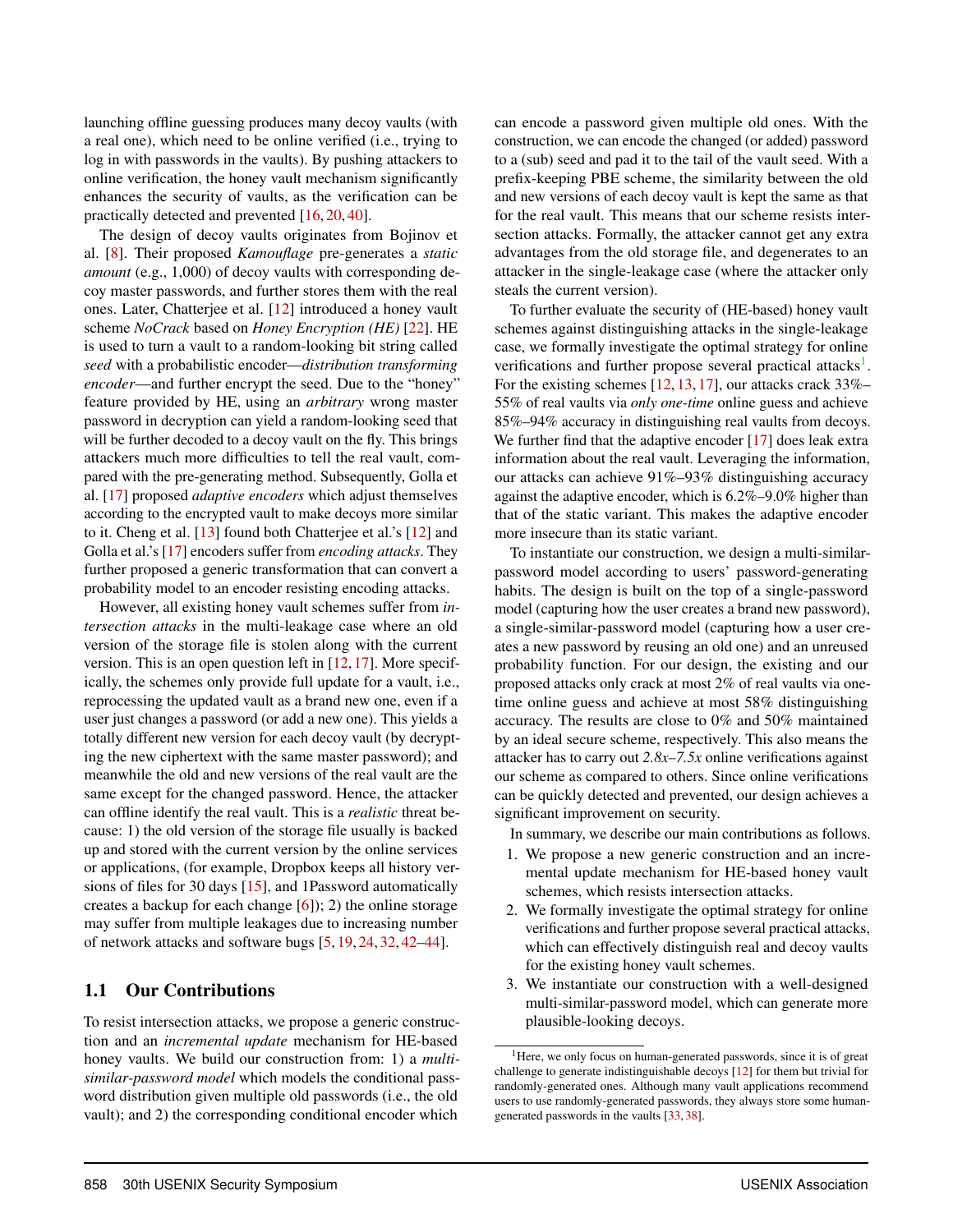# 2 Background and Related Work

# 2.1 Traditional Solutions to Offline Guessing

A straightforward solution to master password guessing is to leverage a special password hashing as the key derivation function (KDF) used in password-based encryption (PBE), such as an iterated hash function [\[23,](#page-15-16)[41\]](#page-15-17), a memory-hard function [\[9,](#page-14-11)[39\]](#page-15-18). LastPass employs this solution (using the 100,100 rounds of PBKDF2-SHA256 [\[3\]](#page-14-12)) to increase the computational cost of attackers in launching master password guess. Nevertheless, the cost of a valid user is also increased by the same factor. Without leveraging heavy hashing, one may use an extra key stored on a device (e.g., iOS keychain [\[4\]](#page-14-13), a server [\[27\]](#page-15-19)), to enhance the master password to a cryptographic key for further encryption, like 1Password [\[4\]](#page-14-13). But this has a defect that if the device gets lost without any backup, all the passwords stored in the vault cannot be recovered anymore. Note that these solutions can be used in honey vault schemes to achieve complementary protection. There may be other approaches but we don't explore them here. We will only focus on the solutions based on honey vaults.

## 2.2 Honey Encryption

*Honey Encryption (HE)* [\[22\]](#page-15-10), proposed by Juels and Ristenpart, can resist the brute-force attack by yielding plausiblelooking messages for arbitrary incorrect keys, even in the case where a low-entropy key (e.g., password) is used. Later, Jaeger et al. [\[21\]](#page-15-20) proved that HE satisfies the stronger notions of target-distribution semantic security and target-distribution non-malleability. The core design of HE relies on an encoder, called *distribution transforming encoder (DTE)*, being able to capture the message distribution. Intaking a message *M* following some distribution  $M$ , DTE can encode it to a bit string *S* called *seed* which is indistinguishable from a random string. HE further encrypts *S* to a ciphertext *C* by a traditional but carefully-chosen PBE scheme with a key *K*. Decrypting *C* with a wrong key  $K'$  (e.g., a guessing key from attackers), the carefully-chosen PBE (e.g., the CTR-mode AES with PBKDF used in [\[12,](#page-14-4) [17,](#page-14-5) [22\]](#page-15-10)) can yield a random-looking bit string S'. DTE then decodes  $S'$  into a honey message  $M'$  which is sampled from the same distribution *M* . Note in the context of honey vault, the message and key correspond to the password vault and master password, respectively.

Juels and Ristenpart use *inverse sampling* to convert a distribution to an encoder called *IS-DTE*. This method performs well for simple distributions, e.g., uniform distributions. But when handling messages (e.g., natural language) with a huge space size and a complex distribution, it definitely yields explosive complexity in time and storage space. To tackle this problem, Chatterjee et al. [\[12\]](#page-14-4) introduce a *natural language encoder*, and later Cheng et al. [\[13\]](#page-14-6) propose a *probability model transforming encoder* (see Sections [2.3](#page-3-0) and [2.4\)](#page-4-0).

Table 1: The storage format of honey vaults

<span id="page-3-2"></span>

|      | Domain                     |                |         | Facebook Myspace 000Webhost Twitter |       |   |  |  |
|------|----------------------------|----------------|---------|-------------------------------------|-------|---|--|--|
|      | Plaintext Username         | Aaron          | Aaron 1 | AaronJ                              | Aaron |   |  |  |
| part | Randomly-generated         | N <sub>0</sub> | Nο      | Yes                                 | No    |   |  |  |
|      | Password position          |                |         |                                     |       | . |  |  |
|      |                            |                |         |                                     |       |   |  |  |
|      | Ciphertext Human-generated |                |         | (123456, 123456a, 1234567, )        |       |   |  |  |

part Randomly-generated  $(cYp97@v84G$9GN$ $\hat{v}$ s%3R, ...)$ Note: Each randomly-generated password is encoded by the encoder for the uniform distribution and further encrypted separately. All human-generated passwords are encoded by the encoder for the vault model and further encrypted as a whole.

## <span id="page-3-0"></span>2.3 HE-based Honey Vault Schemes

Unlike traditional solutions to offline master password guessing, honey vault schemes yield decoy vaults for incorrect guesses and therefore force attackers to online verify these decoy vaults. We only focus on HE-based schemes [\[12,](#page-14-4)[13,](#page-14-6)[17\]](#page-14-5) in this paper due to their advantage on security.

Storage format. The existing schemes only use HE to encrypt passwords and leave other parts (e.g., domains and usernames) in plaintext<sup>[2](#page-3-1)</sup>. We give an example in Table  $1$  to show the storage format.

Vault model. The probability model for password vaults (vault model, for short) is the foundation used to generate indistinguishable decoys. It should characterize the real vault distribution as precisely as possible. Because of users' various password generation (and reuse) habits, it is a great challenge to design models for human-generated passwords<sup>[3](#page-3-3)</sup>. The existing vault models [\[12,](#page-14-4) [17\]](#page-14-5) choose a single-password model as the base to characterize the single-password distribution and further extend it to capture the similarity (reuse habits) among multiple passwords in a vault: Chatterjee et al. [\[12\]](#page-14-4) use the probabilistic context-free grammar (PCFG) model and extend it by the sub-grammar approach; Golla et al. [\[17\]](#page-14-5) leverage the Markov model and extend it by the reuse-rate approach. Note that Cheng et al. [\[13\]](#page-14-6) do not propose a new vault model but leverage/recommend Golla et al.'s design. In addition, Golla et al. introduce and apply *adaptive* concept to vault model, encoder and honey vault scheme. Before encrypting a real vault *V*, an adaptive scheme adjusts its vault model (as well as its encoder) according to *V*. With well-designed adjustments, an adaptive model may produce decoys that are more similar to *V*, bringing more difficulties to attackers in identifying them.

<span id="page-3-1"></span> $2$ One may choose to further encrypt domains and usernames, but this will break the "honey" property of HE. Note that a real username is registered on the domain, but its decoy is not. Thus, the attacker can easily identify the decoy vaults by registering with the usernames. Without using encryption, Chatterjee et al. [\[12\]](#page-14-4) provide another way to hide domains. They generate decoy accounts for the domains where users have not registered, and further store the decoy usernames in plaintext. But this method still suffers from the aforementioned attack. It seems that there does not exist an effective solution to hide domains and usernames. We leave this as an open problem.

<span id="page-3-3"></span> $3$ Since it is trivial for randomly-generated passwords [\[12\]](#page-14-4), we do not consider them in this paper.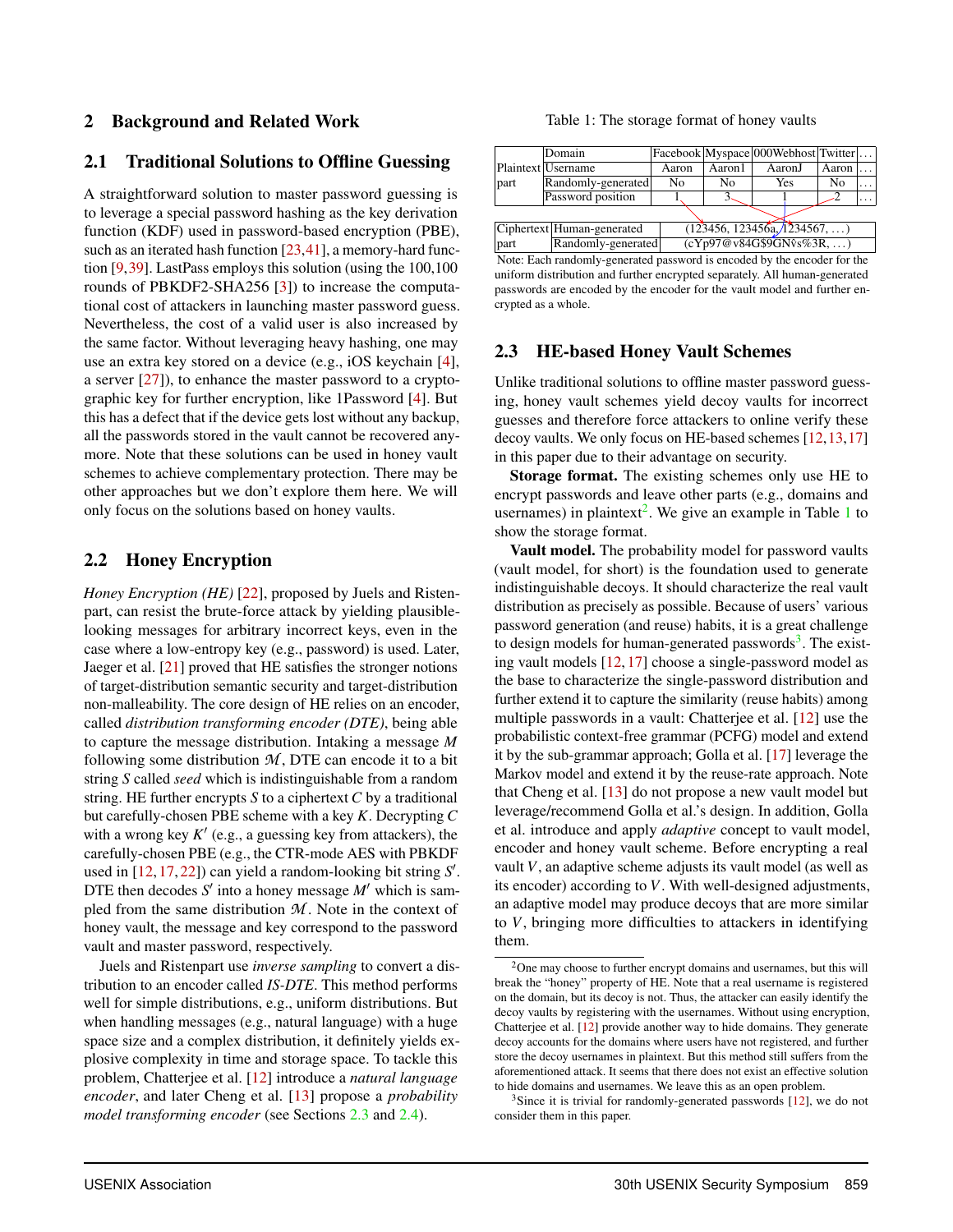Encoder. An encoder for a vault model should encode a vault sampled from the model to a seed being indistinguishable from a random bit string. However, the natural language encoders designed by Chatterjee et al. [\[12\]](#page-14-4) and used by Golla et al. [\[17\]](#page-14-5) fail to achieve this requirement, and therefore suffer from encoding attacks [\[13\]](#page-14-6). Cheng et al. [\[13\]](#page-14-6) tackle this vulnerability by employing their encoders for the old models. To evaluate the existing honey vault schemes without the negative effect caused by encoding attacks, we will adopt Cheng et al.'s encoders to [\[12\]](#page-14-4) and [\[17\]](#page-14-5) in this paper, and still refer to the resulting schemes as Chatterjee et al.'s and Golla et al.'s. Under our adoption, Golla et al.'s scheme (with Cheng et al.'s encoder) becomes the same as Cheng et al.'s scheme (with Golla et al.'s model as they recommended).

Deployment consideration. Due to the special feature of honey vaults, if a user enters an incorrect master password (e.g., a typo), it will get a decoy vault and further lead to a login failure. Dynamic security skin can be used to address the issue as suggested in  $[8, 12]$  $[8, 12]$  $[8, 12]$ . This approach shows a picture to the user according to the master password input. By checking if the picture is identical to the one from the last (correct) input, the user can verify the correctness of the master password. Unlike the ciphertext, the picture is not stored by the application, and thus will not be stolen from the online storage. Note the user does not need to remember the whole picture but just a vague impression. Other typo-correcting methods (e.g., [\[11\]](#page-14-14)) can also be used in deployment without putting an extra burden on users.

#### <span id="page-4-0"></span>2.4 Model-to-encoder transformation

Cheng et al. [\[13\]](#page-14-6) propose a generic method to transform an arbitrary probability model to a *probability model transforming encoder*, which resists encoding attacks. Their core idea is to assume that messages are created by generating paths (i.e., a sequence of generating rules). Based on the idea, they formalize all current models for the single password or password vault. For example, in their formalization for PCFG models, the generating rules are production rules and the generating paths are leftmost derivations. To further encode a message, their encoder parses *all* generating paths of the message, randomly selects one path with its probability, and encodes each rule in the path. (In contrast, the existing encoders in [\[12,](#page-14-4) [17\]](#page-14-5) use deterministic path selection, therefore it is easy to exclude the decoy seeds of which paths are not the deterministic ones.) In this way, each seed of this message can be randomly and uniformly picked. This feature is called *seed uniformity*, which is the "cure" to encoding attacks.

However, in some models associated with great ambiguity, a message may be generated by various paths. Parsing all these paths may yield heavy time complexity in encoding. Although Cheng et al. attempted to reduce the ambiguity by pruning some unnecessary paths, the low encoding performance still limits the scalability of their encoders.

### 3 Our Incrementally Updateable Scheme

We propose a generic construction for vault models and further construct an encoder, which provides incremental update for password vaults and achieves the update security (i.e., resisting intersection attacks).

# 3.1 Our New Construction

In practice, the passwords in a vault  $V = (p w_i)_{i=1}^n$  are generated one by one. Therefore, the probability  $Pr_{real}(V)$  can be expanded as

<span id="page-4-1"></span>
$$
Pr_{\text{real}}(V) = \prod_{i=0}^{n-1} Pr_{\text{real}}(pw_{i+1} | pw_1, pw_2, \dots, pw_i), \quad (1)
$$

where  $Pr_{\text{real}}(pw_{i+1} | (pw_{i'})_{i'=1}^i)$  is the probability of creating a new password  $pw_{i+1}$  under the condition of given *i* old passwords  $(pw_{i'})_{i'=1}^i$ . Naturally, we can leverage a conditional probability model  $Pr_{MSPM}(\cdot|\cdot)$  to estimate the conditional probability and further construct a vault model. We denote  $Pr_{MSPM}(\cdot|\cdot)$  as *multi-similar password model*.

# <span id="page-4-2"></span>3.2 Conditional Probability Model Transforming Encoder

For a probability model with the following construction

$$
\Pr_{\text{model}}((M_i)_{i=1}^n) = \prod_{i=1}^n \Pr_{\text{model}}(M_i \mid (M_{i'})_{i'=1}^{i-1}), \tag{2}
$$

using Cheng et al.'s model-to-encoder transformation can yield a probability model transforming encoder. However, the encoder has exponential time complexity if the model is ambiguous. Specifically, if there exit *k<sup>i</sup>* paths to generate *M<sup>i</sup>* from  $(M_{i'})_{i'=1}^{i-1}$ , then there will be  $\prod_{i=1}^{n} k_i$  generating paths for  $M = (M_i)_{i=1}^{\hat{n}}$ . Cheng et al.'s encoder has to calculate the probabilities of  $\prod_{i=1}^{n} k_i$  paths and randomly select one with its probability, which yields the time complexity  $O(\prod_{i=1}^{n} k_i)$ .

To reduce the time complexity of the encoder, we extend Cheng et al.'s [\[13\]](#page-14-6) transformation for conditional probability models. Since a conditional probability model can be seen as a probability model for each condition, a *conditional probability model transforming encoder (conditional encoder for short)* can be achieved by transforming the conditional probability model for each condition with Cheng et al.'s transformation.

By using the conditional encoder (encode( $\cdot | \cdot$ ), decode( $\cdot | \cdot$ )) for  $Pr_{model}(\cdot|\cdot)$ , we design a new encoder for  $Pr_{model}(\cdot)$  as follows:

- 1. To encode a message  $M = (M_i)_{i=1}^n$ : encode  $M_i$  to a seed  $S_i$  by encode $(M_i | (M_{i'})_{i'=1}^{i-1})$ , then output the concatenating of  $\{S_i\}_{i=1}^n$ , i.e.,  $S = S_1 ||S_2|| \dots ||S_n$ .
- 2. To decode a seed *S*: split *S* to  $\{S_i\}_{i=1}^n$  according to the fixed length of  $S_i$ , decode  $M_i$  from  $S_i$  in order by decode( $S_i \mid (M_{i'})_{i'=1}^{i-1}$ ), then output  $M = (M_i)_{i=1}^n$ .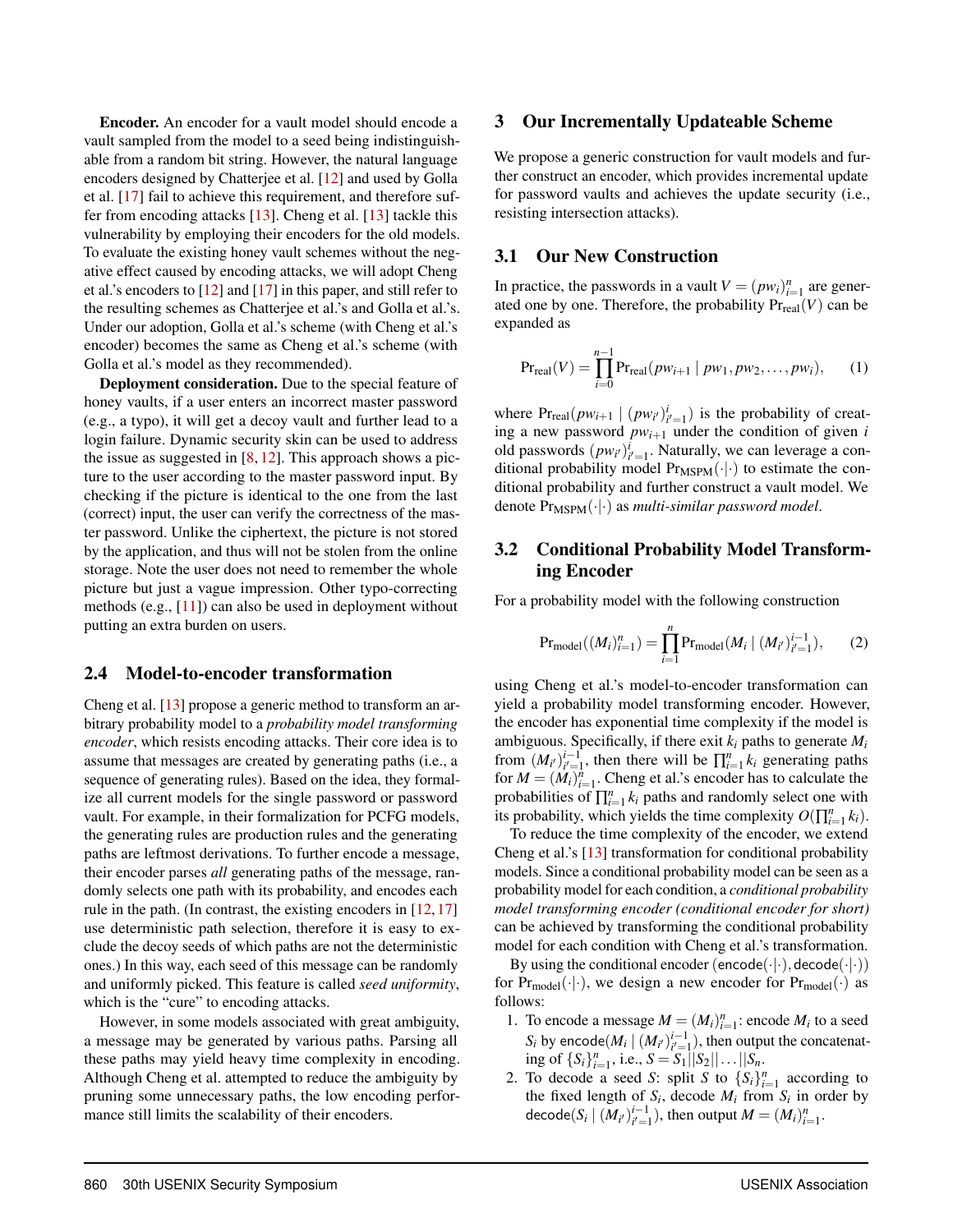In contrast to Cheng et al.'s encoder, our new encoder combined by conditional encoder only needs to select one path from  $k_i$  paths for  $1 \le i \le n$ , which significantly reduces the time complexity to  $O(\sum_{i=1}^{n} k_i)$ . In addition, since the conditional encoder is seed-uniform, our new encoder naturally inherits this property and therefore resists encoding attacks.

# <span id="page-5-4"></span>3.3 Incrementally Updateable Encoder

The proposed conditional encoder for the multi-similarpassword model can encode a vault password by password $^4$  $^4$ . This naturally brings an incremental update mechanism. In detail, we update the storage file of a vault as follows:

- <span id="page-5-1"></span>1. To add a new password: decrypt the vault, encode the new password by the conditional encoder for the multisimilar-password model, add the password seed to the tail of the vault seed, record the password position in plaintext, and finally encrypt the updated seed with the same (correct) key and the same nonce.
- 2. To delete an old password: mark the password as deleted (in plaintext) without changing the ciphertext.
- 3. To change an old password: delete the old password, add the new password as in Item [1,](#page-5-1) and update the password position for the corresponding account.

To achieve the update security, the PBE adopted in HE must satisfy the *prefix-keeping* property:

- 1. If a string  $str_1$  is a prefix of a string  $str_2$ , then the ciphertext  $C_1$  of  $str_1$  is also a prefix of the ciphertext  $C_2$  of  $str_2$ with the same key and the same random nonce. Note the nonce is stored in plaintext, e.g., the salt for PBKDF and the initialization vector for CTR-mode.
- 2. If a ciphertext  $C_1$  is a prefix of a ciphertext  $C_2$  (with the same nonce), then the plaintext  $str_1$  of  $C_1$  is a prefix of the plaintext  $str_2$  of  $C_2$  under any (incorrect) key.

The PBE scheme used in [\[12,](#page-14-4) [13,](#page-14-6) [17\]](#page-14-5), i.e., AES in CTRmode merged with PBKDF, satisfies the prefix-keeping property. Thus, we use the same scheme for our design.

Intersection-attack resistance. Compared with the full update in the current honey vault schemes, our design decreases the time complexity in updating but also guarantees the update security against intersection attacks. As shown in Table [2,](#page-5-2) owing to the prefix-keeping property that our chosen PBE provides, we ensure that the old ciphertext is a prefix of its new version. Decrypting the old and new ciphertexts with the same (incorrect) master password, we will have that the new seed is the same as its old version except for the added tail (note if one leverages the schemes with full update, these two seeds will be totally different). Accordingly, the new decoy vault is identical to its old version except for the changed or added passwords. This means that the similarity of the old and new versions for each decoy vault is kept the same as that for the real vault. Therefore, if an attacker steals the old

<span id="page-5-2"></span>

|  | Table 2: The difference between old and new vaults after |  |  |  |
|--|----------------------------------------------------------|--|--|--|
|  | changing Facebook password <sup>1</sup>                  |  |  |  |

|          | Position <sup>2</sup> Ciphertext | Seed <sup>3</sup>        | Passwords <sup>3</sup>                                                           |
|----------|----------------------------------|--------------------------|----------------------------------------------------------------------------------|
| Previous | $  C_1    C_{10}$                | $  S_1   \dots   S_{10}$ | $ pw_1,\ldots,pw_{10}\rangle$                                                    |
| Updated  |                                  |                          | $\overline{ C_1    C_{10}  C_{11} S_1    S_{10}  S_{11} pw_1,,pw_{10},pw_{11} }$ |

<sup>&</sup>lt;sup>[1](#page-3-2)</sup> We take the vault in Table  $1$  as an example and assume it contains 10 (human-generated) passwords.

version of the vault storage file along with the current version, the attacker cannot get extra advantages and degenerates to an attacker only with the knowledge of the current version. This means the attacker cannot launch intersection attacks but only (traditional) distinguishing attacks based on the current version. We confirm this statement in an experiment with real-world datasets (see Appendix [C\)](#page-17-0).

Other potential threats. Unlike the existing schemes, our scheme maintains the password history (including the changed and deleted passwords), which may bring an advantage in distinguishing attacks. Based on users' passwordchanging habits, the attacker may leverage similarity among the old and new passwords for distinguishing. (Note the password-similarity attack proposed in Section [4](#page-7-0) can be naturally extended for this purpose.) To address this issue, we can leverage a well-designed multi-similar-password model to capture the password-changing habits and further generate plausible-looking password histories for decoys. In addition, keeping the password history is provided by many real-world vault applications as a feature (rather than a flaw), e.g., Last-Pass [\[2\]](#page-14-15). Our scheme naturally provides this feature, while the existing ones cannot.

# <span id="page-5-5"></span>3.4 Multi-Similar-Password Model

To instantiate our construction for honey vault scheme, we need a *multi-similar-password model* Pr<sub>MSPM</sub> which can precisely estimate  $Pr_{real}(pw_{i+1} | (pw_{i'})_{i'=1}^i)$ . To the best of our knowledge, such models do not exist in the literature. Pal et al. [\[36\]](#page-15-21) mention this notion in their work on password guessing, but they leave it as future work without providing a specific model. Here, we give a simple design for the model.

Our design. We model a user's generation of a new password  $pw_{i+1}$  with *i* old passwords  $(pw_{i'})_{i'=1}^i$  by a simplification that *pwi*+<sup>1</sup> *either is created by "reusing" an old password (including a direct reuse or a slight modification of it) or is a brand new creation*. Accordingly,

<span id="page-5-3"></span>
$$
PrMSPM(pwi+1 | pw1, pw2, ..., pwi)
$$
\n(3)

$$
= f(i) \Pr_{SPM}(pw_{i+1}) + \frac{1 - f(i)}{i} \sum_{i'=1}^{i} \Pr_{SSPM}(pw_{i+1} | pw_{i'}),
$$

where  $Pr_{SSPM}$ ,  $Pr_{SPM}$  and  $f(i)$  represent a *single-similar-*

<span id="page-5-0"></span><sup>&</sup>lt;sup>4</sup>When initializing a vault with a set of existing passwords, the application can shuffle the passwords and then encode them one by one.

<sup>&</sup>lt;sup>2</sup> By position we refer to the password position of Facebook account.

<sup>&</sup>lt;sup>3</sup> The previous and updated seeds/passwords are under a master password which may be the correct one or an incorrect one.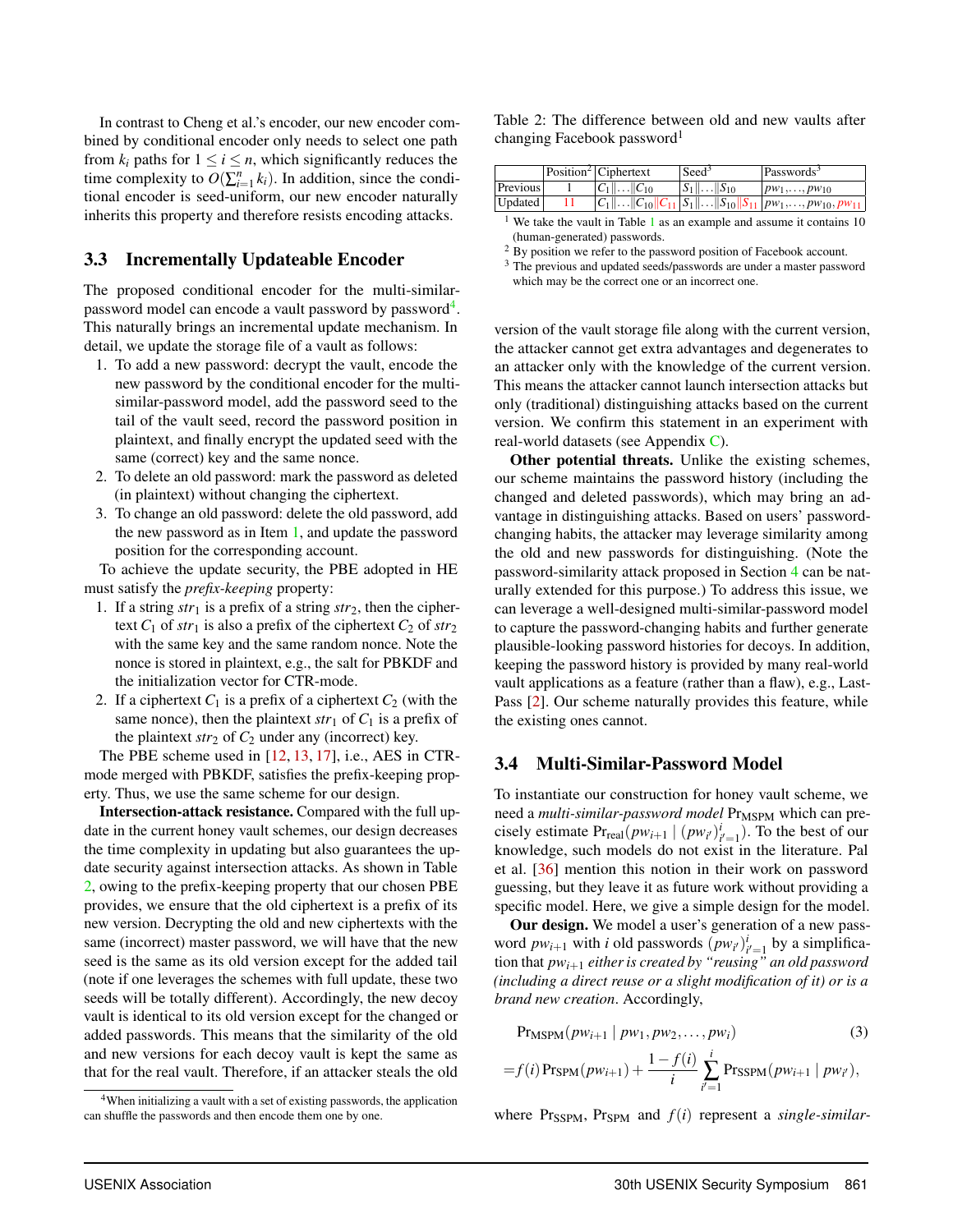<span id="page-6-1"></span>

Figure 2: Unreused probability  $f(i)$  that the  $i+1$ -th password is not reused from the first *i* passwords.

*password model*, a *single-password model*, and the *unreused probability function*, respectively. The single-password model captures the new generation, the single-similar-password model captures the reusing, and the unreused probability function is the probability that the user does not reuse *i* old ones.

Then we carefully instantiate the three components. For the single-password model, we choose to use a Markov model with well-set parameters (denoted as *Best-Markov*), since it performs the best under the single-password attack among existing single-password models [\[34,](#page-15-6) [35,](#page-15-22) [46,](#page-15-23) [49\]](#page-15-8) (see Appendix [D\)](#page-17-1). For the single-similar-password model, we design a simple model which only captures the most prevalent passwordreuse habit, i.e., head or tail modification [\[14\]](#page-14-16). For simplicity, this model regards two passwords as reused passwords if the length of their longest common substring is at least half of the maximum length of them (note we say the password pair has Feature LCSStr). In this way, our model is simple and further leads to the efficiency of encoding. The details of the model are given in Appendix [A.](#page-15-24) We also try to use the existing single-similar-password models, e.g., the password-to-path model [\[36\]](#page-15-21) and the context Wasserstein autoencoder [\[37\]](#page-15-25). But we find our model is more suitable for honey vaults because of its best performance on the decoy vault generation and the high encoding efficiency (see Appendix  $E$ ).

For the unreused probability function, we can leverage a real-world vault dataset (Pastebin, see Section [5.2\)](#page-11-0) and count the empirical probability  $\hat{f}(i)$  of the event that the  $i+1$ -th password is not reused from the first *i* passwords<sup>[5](#page-6-0)</sup>. Further, we perform nonlinear regression on  $\hat{f}(i)$  and find  $\hat{f}(i)$  can be fitted well with a 3-degree rational function in the form  $f(i) = 1/(\sum_{k=0}^{3} a_k i^k)$ . As shown in Fig. [2,](#page-6-1) the fitted function  $f_{\text{fit}}(i) = \frac{1}{0.02455i^3 - 0.2945i^2 + 3.409i + 0.0852}$  is very close to  $\hat{f}(i)$ , and  $|f_{\text{fit}}(i) - \hat{f}(i)|$  ≤ 4.101 × 10<sup>-3</sup>. Thus, we use  $f_{\text{fit}}(i)$  as the unreused probability function<sup>[6](#page-6-2)</sup>. In addition,  $\hat{f}(i)$  decreases as *i* increases, indicating that the more passwords a user has, the

<span id="page-6-3"></span>

Figure 3: Technical roadmap of our designs.

less likely he is to create a brand new password. This reflects the limit of human memory on passwords.

With the above constructions and instantiations, we finally construct a concrete model and an encoder for honey vaults. The full construction is shown in Fig. [3.](#page-6-3)

Time complexity of encoding. Applying the transformation proposed in Section [3.2,](#page-4-2) we can get a conditional encoder for the multi-similar-password model and with efficiency in encoding. Specifically, *pw<sup>i</sup>* is generated by reusing old passwords  $(pw_{i'})_{i'=1}^{i-1}$  or is a brand new creation in our model. Therefore, there are at most *i* generating paths for *pw<sup>i</sup>* under the condition of  $(pw_{i'})_{i'=1}^{i-1}$ . The time complexity of encoding a vault  $(pw_i)_{i=1}^n$  is  $O(n^2)$ . The details of the conditional encoder are provided in Appendices [A](#page-15-24) and [B](#page-16-0) .

Complying with password policies. Many websites may adopt password policies to prevent users from using weak passwords, e.g., requiring passwords to contain at least 8 characters. The passwords generated by the vault models (i.e., in the decoy vaults) should always comply with the corresponding policies, otherwise, attackers will easily identify those decoys which do not. We introduce an efficient method to adjust our model to support two classic policies, length restriction (e.g.,  $\geq 8$  characters) and character requirement (e.g., the inclusion of an upper-case letter), guaranteeing that all passwords sampled from the model achieve the complying requirement. The core idea is to exclude the noncompliant lengths or characters when encoding and decoding. Specifically, we adjust the length distribution in best-Markov and our single-similar-password model; and meanwhile, we model the position of the required character type and adjust the corresponding character distribution (by adjusting, we mean excluding the lengths or characters not complying the requirement and re-normalizing the probabilities of the rest ones).

We note it is very challenging to guarantee the need w.r.t. more complex policies (e.g., blacklist or password strength requirement) and we leave this as an open problem. For the websites with these policies, users can use randomly-generated passwords that are easily complied with the policies.

<span id="page-6-0"></span><sup>&</sup>lt;sup>5</sup>There may be a great number of  $i+1$ -tuples for some  $i$ . Thus, we estimate the probability by sampling  $10^4$  tuples (with replacement) and counting  $\hat{f}(i)$ in the samples instead of directly counting in all tuples.

<span id="page-6-2"></span> ${}^{6}$ In the experiments with 5-fold cross-validation (see Section [5.2\)](#page-11-0), the coefficients of  $f_{\text{fit}}(i)$  are not obtained from Pastebin but the training set, which is 4/5 of Pastebin.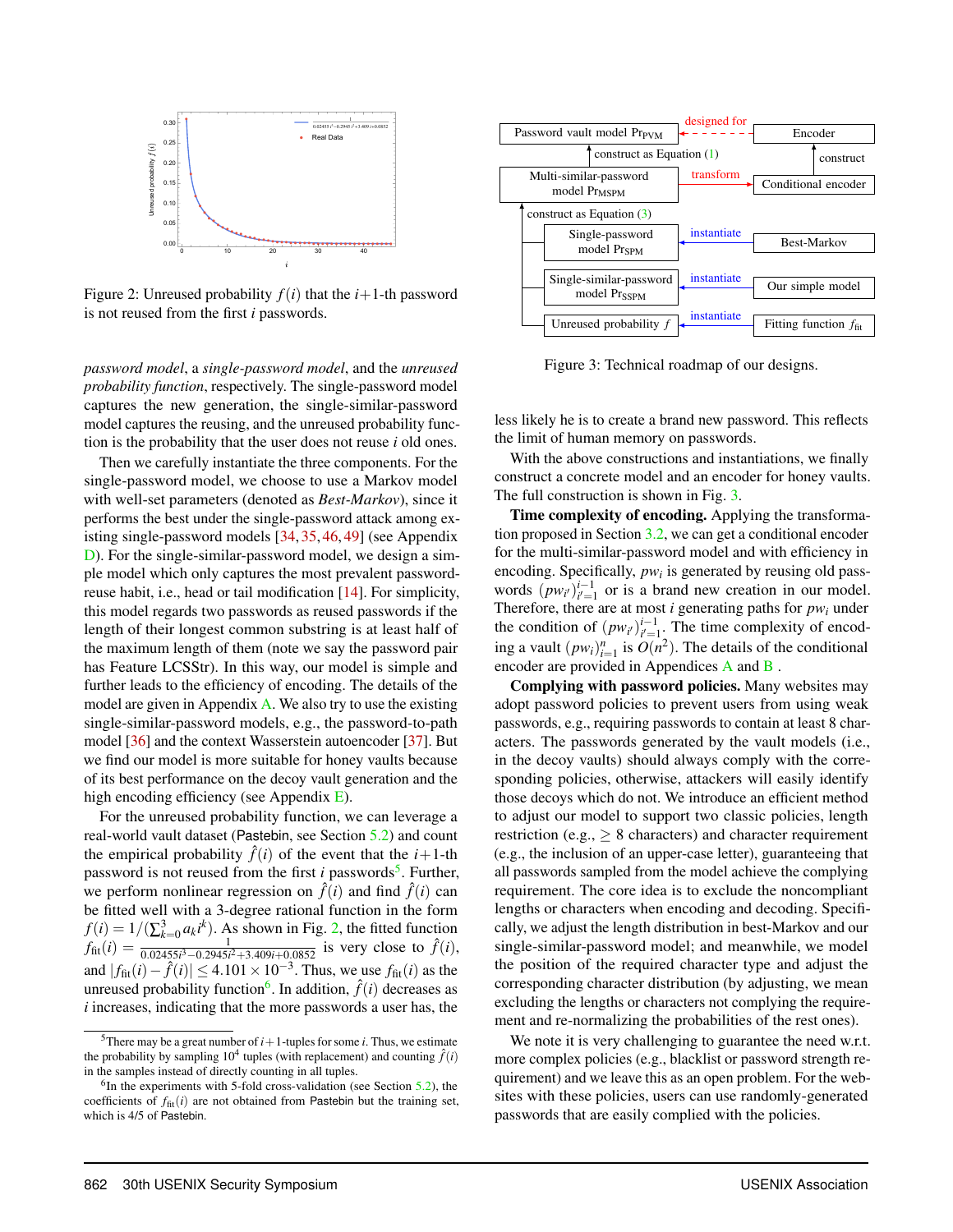## <span id="page-7-1"></span>3.5 Leakage Detection

We propose a mechanism to detect the leakages of storage files of honey vaults. The core idea is to generate and store some decoy accounts (called *honeypot accounts*) in a user's real vault. For example, if the user has a real account(name) "Alice07" on Google, the vault application may generate (and register) a honeypot account "Alice07" on Yahoo (with a password generated by our model). These honeypot accounts will not be used by the user (note we can choose the websites the user rarely visits for honeypot accounts to avoid the user's misuse); and meanwhile they are really registered on the corresponding websites. An attacker with the stolen storage file cannot tell them from real accounts and will probably log in to them (for online verification). Once the logins of honeypot accounts occur, the leakage can be reliably detected. Then the user should change all passwords in the vault to prevent consequent account compromise. In this way, we significantly mitigate the risk of vault file leakages.

Further, we consider the threat in the case where a password in a vault is leaked as well as the vault storage file. In this case, the attacker can offline tell the real vault by checking if the leaked password is in the vault. Although this is an important and practical threat, it is not considered in [\[12,](#page-14-4) [13,](#page-14-6) [17\]](#page-14-5). Fortunately, leveraging the leakage detection mechanism for honey vaults and the existing alert mechanisms for password breaches (e.g., [\[1,](#page-14-17) [18\]](#page-14-18)), we can detect the password and vault leakages, respectively. This enables users to timely change the leaked passwords or vaults. Our solution is a "pre-action" mechanism for the threat (preventing it from happening) rather than a post-action (resisting the attacks after the threat is there).

The design details and security analysis are given in the full version of this paper.

# <span id="page-7-0"></span>4 Attacks Against Honey Vault Schemes

To evaluate the security of honey vault schemes in the singleleakage case, we investigate the theoretically optimal strategy for online verifications, and further propose several practical attacks.

# <span id="page-7-2"></span>4.1 Attacker Model

Attacker ability. We consider a significant threat for honey vaults: an attacker steals the (current) storage file of a vault (e.g., from online sync services), and tries to reveal all stored passwords from the file. The attacker also gets the program of the honey vault scheme, including the HE algorithm and the encoder, since the program should be stored along with the storage file to provide handy service to users. So the attacker can try to decrypt the ciphertext with a dictionary of master password guesses. To distinguish the real and decoy vaults decrypted from the ciphertext, the attacker may leverage some

public information, e.g., leaked datasets, website password policies. Note that if the vault scheme uses a public dataset to train its vault model, the attacker can identify the dataset from the encoder and may further use it to launch attacks.

In this section, we do not consider the cases where the attacker additionally gets an old version of the storage file or a website password in the vault. We have addressed these two cases in Sections [3.3](#page-5-4) and [3.5,](#page-7-1) respectively.

Attack process. To reveal passwords from an encrypted vault, the attacker should decrypt the ciphertext *c* with a dictionary of the master password guesses  $\{mpw_i\}_{i=1}^N$ , and then obtain a (large) group of vaults  ${V_i}_{i=1}^N$ , in which at most one of the vaults is real. To check the correctness of the vaults, the attacker needs to log in with the passwords in the vaults (i.e., online verification).

The effectiveness of the attack depends on 1) the offline guessing order of master passwords and 2) the online verification order of the vaults. The former is mainly related to the strength of the master password, while the latter relies on the security of the encoder (i.e. the indistinguishability of real and decoy vaults). We recall that a master password is a human-memorable password and may suffer from general password guessing attacks [\[34,](#page-15-6) [36,](#page-15-21) [48,](#page-15-7) [49\]](#page-15-8). We take the same research direction as [\[12,](#page-14-4) [13,](#page-14-6) [17\]](#page-14-5), focusing on the security of encoders.

We assume attackers will test target vaults (via online verification) in a descending order defined by a priority function. Each vault is assigned a priority value so that attackers first online verify those vaults with *greater* values. We denote this priority function as *p* with a subscript representing the name abbreviation of the attack. In practice,  $p(V_i)$  is strongly related to the probability that  $V_i$  is the real vault among  $\{V_i\}_{i=1}^N$ .

# 4.2 Theoretically Optimal Strategy

The theoretically optimal strategy of online verification is to verify the vaults in the descending order of conditional probabilities, where the condition is all the information that attackers have known. In the following, we investigate this strategy by analyzing the conditional probabilities.

We denote the random variables of the (real) master password, the (real) vault, the (real) seed and the ciphertext, as *MPW*, *V*, *S* and *C*, respectively. Let  $MPW = mpw$ <sub>*i*</sub> denote the event that a user's real master password is identical to *mpw<sup>i</sup>* (i.e., the user chooses  $mpw_i$  as the master password  $MPW$ ). Similarly, we define  $V = V_i$ ,  $S = S_i$  and  $C = c$ . To keep consis-tency with notations in Section [4.1,](#page-7-2) we define  $mpw_i$ ,  $V_i$ ,  $S_i$ ,  $c$ such that  $S_i$  is decrypted from *c* with  $mpw_i$  and  $V_i$  is decoded from *S<sup>i</sup>* . We further denote the real master password distribution  $Pr(MPW = mpw_i)$  as  $Pr_{MPW}(mpw_i)$ , the real vault distribution  $Pr(V = V_i)$  as  $Pr_{real}(V_i)$ , the decoy vault distribution as  $Pr_{\text{decoy}}(V_i)$  (i.e., the probability of getting  $V_i$  by decoding a random seed), and the probability of encoding  $V_i$  to  $S_i$  as  $Pr_{\text{encode}}(S_i | V_i)$  (i.e.,  $Pr(S = S_i | V = V_i)$ ), respectively.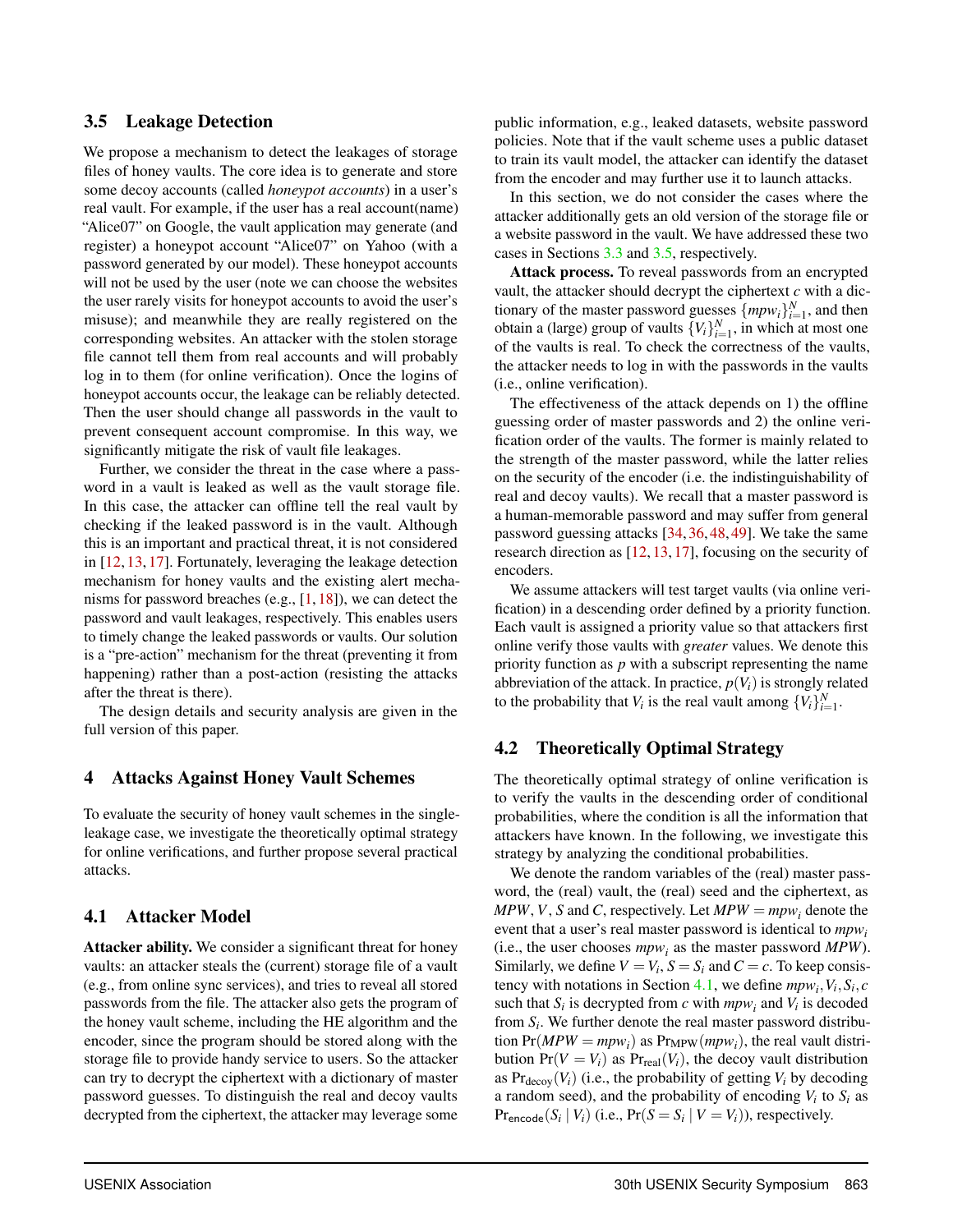For the (static) honey vault schemes, the only information attackers can learn about the real vault *V* is its ciphertext *c*. (An adaptive scheme will leak extra information about *V*, see Section [4.4.](#page-10-0)) Therefore, *the optimal strategy is to verify V<sup>i</sup> in the descending order of*  $Pr(V = V_i | C = c)$ .

For simplicity, we use  $Pr(MPW = mpw_i | C = c)$  to estimate  $Pr(V = V_i | C = c)^7$  $Pr(V = V_i | C = c)^7$ . In addition, we notice that the existing honey vault schemes [\[12,](#page-14-4) [13,](#page-14-6) [17\]](#page-14-5) require a user to create a completely new and distinct master password so that the master password is independent of all the passwords in the vault. This requirement is due to the limitation of HE [\[22\]](#page-15-10) that cannot guarantee the security for dependent key and message distributions. Therefore,  $Pr(MPW = mpw_i, V = V_i) =$  $Pr_{MPW}(mpw_i)$   $Pr_{real}(V_i)$ . According to the Bayesian theorem, we have the following theorems. Note the proofs of the theorems in this section are given in the full version of this paper.

Theorem 1. *For an arbitrary encoder,*

$$
Pr(MPW = mpw_i | C = c)
$$
  
= k · Pr<sub>MPW</sub>( $mpw_i$ ) Pr<sub>real</sub>( $V_i$ ) Pr<sub>encode</sub>( $S_i | V_i$ ), (4)

*where k is a constant independent of i.*

This theorem shows that Cheng et al.'s strong encoding attack [\[13\]](#page-14-6) is a degenerate case of the optimal strategy by only considering the last factor  $Pr_{\text{encode}}(S_i | V_i)$  as the priority function. If an encoder is not seed-uniform (i.e., the seeds of a message are not randomly chosen when encoding the message), the real and decoy vaults can be effectively distinguished by merely exploiting the encoder (i.e., calculating  $Pr_{\text{encode}}(S_i | V_i)$  without any knowledge of the master password and password vault distributions (i.e.,  $Pr_{MPW}(mpw_i)$ ,  $Pr_{real}(V_i)$ ).

<span id="page-8-1"></span>Theorem 2. *If the encoder is seed-uniform, then*

$$
Pr(MPW = mpw_i | C = c)
$$
  
= k · Pr<sub>MPW</sub>( $mpw_i$ )  $\frac{Pr_{real}(V_i)}{Pr_{decay}(V_i)}$ , (5)

*where k is a constant independent of i.*

Theorem [2](#page-8-1) indicates that if an encoder is seed-uniform, attackers cannot get any information from the encoder except the decoy vault distribution (i.e.,  $Pr_{\text{decoy}}(V_i)$ ). This analysis confirms that Cheng et al.'s transformation is secure, i.e., their encoder resists encoding attacks. By applying the secure encoders to the existing honey vault schemes [\[12,](#page-14-4) [17\]](#page-14-5), we only need to consider how to hold against *distribution difference attacks*. This type of attack is defined in [\[13\]](#page-14-6), referring to the attacks that only exploit the difference between the real and decoy distributions (i.e.,  $Pr_{real}(V_i)$  and  $Pr_{decay}(V_i)$ ).

Table 3: Examples of real-to-decoy probability ratios

|                   | Vault            | Password           | Reuse<br>feature <sup>†</sup> |       | Increased<br>$n$ -gram<br>number |
|-------------------|------------------|--------------------|-------------------------------|-------|----------------------------------|
| Example           | (123456,1234567) | 123456             | 0                             |       |                                  |
| Real probability  |                  | $10^{-2}$          | 0.8                           | 0.2   | $10^{-7}$                        |
| Decoy probability | $10^{-4}$        | $5 \times 10^{-3}$ | 0.4                           | 0.6   | $10^{-9}$                        |
| Ratio             | $\ast$           |                    |                               | 0.333 | 100                              |

\* It is hard to precisely calculate the real probability and the ratio for a vault. So we use some methods to estimate the ratio for attacks.

† Each feature used in our classifier is a Boolean (binary variable).

We use Theorem [2](#page-8-1) to present a new vision for the security analysis w.r.t. HE and honey vault schemes. For a seeduniform encoder, if the decoy distribution is the same as the real one, i.e.,  $Pr_{\text{decay}} = Pr_{\text{real}}$ , then  $Pr(MPW = mpw_i |$  $C = c$ ) = Pr<sub>MPW</sub>( $mpw_i$ ) (in this case,  $k = 1$ ). Therefore, the mutual information of *C* and *MPW* is  $I(MPW;C)$  =  $H(MPW) - H(MPW \mid C) = 0$ . This means that the ciphertext *C* does not leak any information of the key *MPW*, which achieves the ideal security of HE and honey vault schemes.

Without considering  $Pr_{MPW}$  (as discussed in Section [4.1\)](#page-7-2), *the optimal online verification order for vaults* {*Vi*}*<sup>i</sup> is the descending order of*

$$
\frac{\Pr_{\text{real}}(V_i)}{\Pr_{\text{decoy}}(V_i)},\tag{6}
$$

which is denoted as  $p_{\text{OPT}}$ . The basic idea behind this *realto-decoy probability ratio*  $p_{\text{OPT}}$  is simple and intuitive. A high  $p_{\text{OPT}}(V_i)$  means the vault model used in the honey vault scheme significantly underestimates the real probability of *V<sup>i</sup>* . In other words,  $V_i$  is less likely generated by the vault model than being generated by the user. Therefore,  $V_i$  is more likely to be real among  $\{V_i\}_{i=1}^N$ .

### <span id="page-8-2"></span>4.3 Practical Attacks

The optimal online verification with the priority function  $p_{\text{OPT}}$  is hard to be carried out, since it is difficult to precisely calculate the real probability  $Pr_{real}(V_i)$  for attackers. This difficulty also hinders the direct use of existing techniques, e.g., Bayesian updating, in calculating  $p_{\text{OPT}}$ .

Leveraging an advanced model seems to be a straightforward method to estimate Pr<sub>real</sub>. Unfortunately, all current models have defects, which lead to the misestimation of the probabilities [\[47\]](#page-15-26). For example, the PCFG model [\[49\]](#page-15-8) underestimates the passwords with relative components, e.g., "1q2w3e", because the model assumes these components are independent and does not further consider their relationships [\[47\]](#page-15-26). The misestimation of a model will lead to the misestimation of  $p_{\text{OPT}}(V)$  and further significantly decrease the effectiveness of attacks. Note we have tried to use different single-password models to estimate the real singlepassword distribution, e.g., Markov models [\[34\]](#page-15-6), but could

<span id="page-8-0"></span><sup>&</sup>lt;sup>7</sup>The vaults  $V_i$  and  $V_j$  under different master passwords  $mpw_i$  and  $mpw_j$ may be the same (i.e.,  $V_i = V_j$ ). But this only happens with a low probability, especially if the vaults are of a large size, because the space of vaults is much larger than that of master passwords.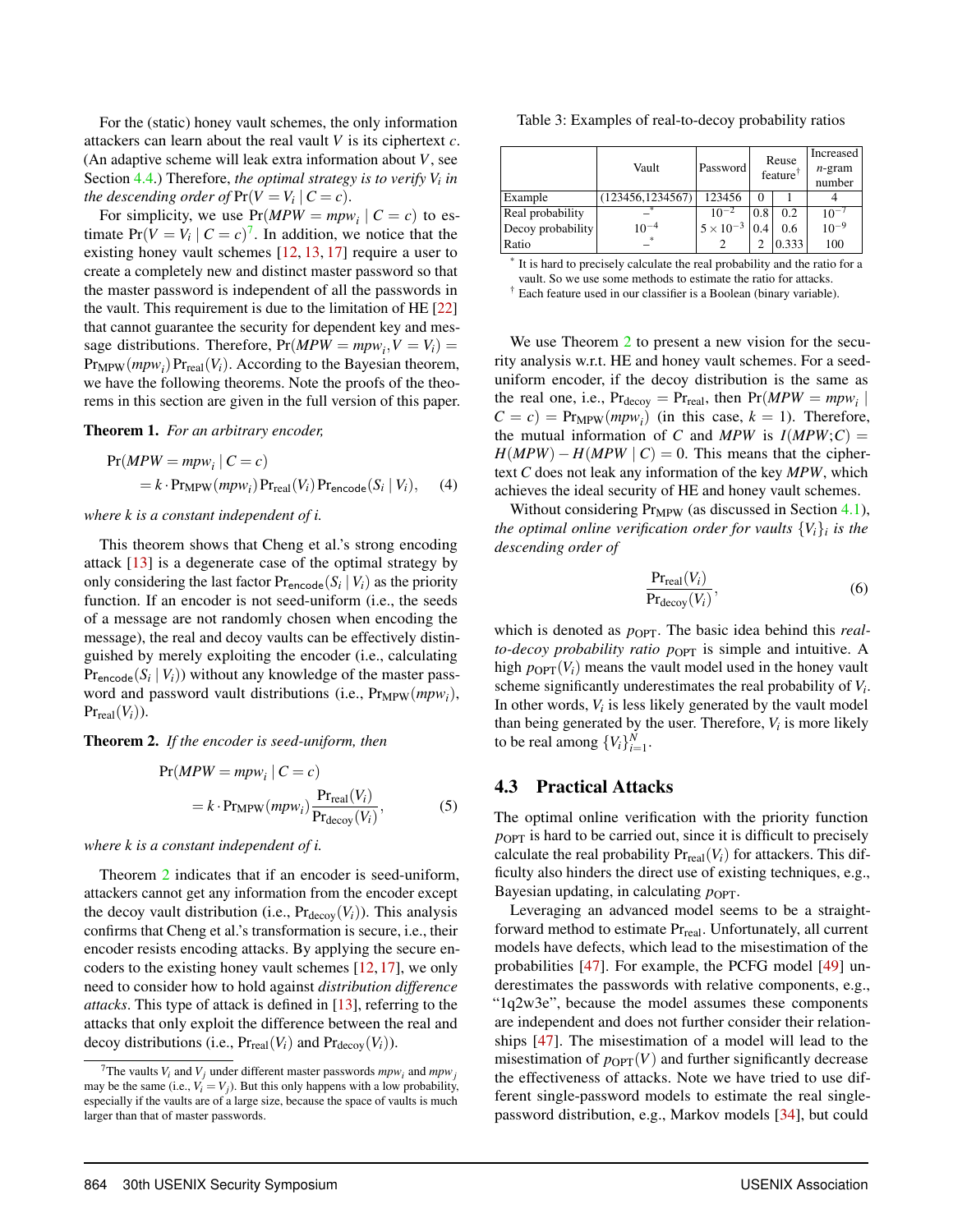not obtain stable and reasonable effectiveness in attacking all other single-password models.

To overcome the difficulty, we use several methods to estimate the real-to-decoy probability ratio  $p_{\text{OPT}}$  and further propose several practical attacks as follows. The characterization of both the single-password distribution and the password similarity are the two significant indices of a vault model. Accordingly, our estimations will focus on these two indices.

Single-password attack. To capture the difference between real and decoy vaults on the single-password distribution, we use the real-to-decoy probability ratio on the single password to estimate the ratio  $p_{\text{OPT}}(V_i)$  on vault. Formally assume that the passwords in a vault are independent (ignoring their similarity),  $p_{\text{OPT}}(V_i)$  can be simplified/estimated as

$$
\prod_{p \le V_i} \frac{\Pr_{\text{real}}(pw)}{\Pr_{\text{decoy}}(pw)},\tag{7}
$$

where  $Pr_{real}(pw)$  and  $Pr_{decay}(pw)$  represent the real and decoy single-password distributions, respectively.  $Pr_{\text{decov}}(pw)$  can be calculated by the single-password model in the targeted honey vault scheme, but we still need to estimate  $Pr_{real}(pw)$ .

To estimate  $Pr_{real}(pw)$ , we directly use the relative frequency of *pw* in a password training set, instead of using some password models. We note this is because we do not want to bring the misestimation of password probability yielded by single-password models to our attacks (as discussed above). According to the law of large numbers, the relative frequency of an event converges (almost surely) to its probability, as the number of experiments approaches infinity. To avoid misestimation incurred by inappropriate training sets, we choose the dataset which has been used to train the single-password model by the honey vault schemes (see Section [5.2\)](#page-11-0).

In addition, smoothing is further needed since some passwords not appearing in the training set have zero frequency. With a carefully-designed smoothing method, we propose an estimation  $p_{SP}(pw)$  for  $\frac{Pr_{real}(pw)}{Pr_{decoy}(pw)}$  as

$$
p_{\rm SP}(pw) = \begin{cases} 1 & \text{if } f_{\rm a}(pw) \le f_{\rm d} \text{ and } \frac{f_{\rm r}'(pw)}{\Pr_{\rm decoy}(pw)} > 1, \\ \frac{f_{\rm r}'(pw)}{\Pr_{\rm decoy}(pw)} & \text{otherwise,} \end{cases} \tag{8}
$$

where  $f_a(pw)$  is the absolute frequency of *pw* in the training set, *n* is the size of the training set,  $\alpha_s$  is a smoothing parameter,  $f_d$  is a parameter representing the demarcation line between high-frequency and low-frequency passwords, and  $f'_{r}(pw) = \frac{f_a(pw) + \alpha_s}{n + \alpha_s}$ . Our estimation is similar to maximum likelihood estimation (MLE) with Laplace smoothing. Unlike Laplace smoothing used in [\[34\]](#page-15-6), our smoothing only adds  $\alpha_s$ for the calculated *pw* instead of all passwords in the password space. This is because the password space is extremely large, using Laplace smoothing will make  $f'_{r}(pw)$  to approach to 0 for all *pw*. We note that our smoothing may lead to overestimation for the probabilities of some low-frequency passwords. Thus, we choose to set  $p_{SP}(pw) = 1$  for passwords with absolute frequency no more than  $f_d$  and  $\frac{\hat{f}_r^f(pw)}{Pr_{decoy}(pw)} > 1$ . After a few tries, we finally set  $\alpha_s = 1$  and  $f_d = 5$ .

Using  $p_{SP}(pw)$ , we propose a *single-password attack* with the following priority function

$$
p_{\rm SP}(V_i) = \prod_{p \le V_i} p_{\rm SP}(p \le).
$$
 (9)

Informally, this attack gives priority to the vaults of which some passwords are not accurately characterized (their probabilities are underestimated) by the single-password model in the targeted honey vault scheme. According to Theorem [2](#page-8-1) and Equation  $(7)$ , the vaults are more likely to be real.

<span id="page-9-0"></span>Password-similarity attack. To capture the difference between real and decoy vaults on the password similarity, we use the real-to-decoy probability ratio on some features with a Bernoulli naive Bayes classifier to estimate the ratio  $p_{\text{OPT}}(V_i)$ . The features should capture the misestimation of the vault models on the password similarity. With a carefully-chosen feature set  $\mathcal{F}$ ,  $p_{\text{OPT}}(V_i)$  can be simplified/estimated as

<span id="page-9-1"></span>
$$
\prod_{F \in \mathcal{F}} \frac{\Pr_{\text{real}}(F = F(V_i))}{\Pr_{\text{decoy}}(F = F(V_i))},\tag{10}
$$

where  $F(V_i)$  is the value of Feature *F* for  $V_i$  ( $F(V_i) = 1$  if *V*<sub>i</sub> has Feature *F*, otherwise,  $F(V_i) = 0$ ,  $Pr_{real}(F = x)$  is the probability that the value of Feature *F* is *x* for a real vault, and  $Pr_{\text{decov}}(F = x)$  is the probability for a decoy vault.

We demonstrate that the estimation is effective. Unlike  $Pr_{real}(V_i)$  which is difficult to be calculated,  $Pr_{real}(F = x)$  can be counted from a password vault dataset (counting the proportion of vaults which have Feature *F* for  $x = 1$ , and the rest proportion for  $x = 0$ ). The vault dataset (Pastebin, in Section [5.2\)](#page-11-0) we are going to use is small, so we only choose two binary features for the Bayes classifier with four parameters. Similarly,  $Pr_{\text{decoy}}(F = x)$  can be counted from a set of decoy vaults generated by the encoder (decoding random seeds).

To design appropriate features, we first analyze the characterization of vault models on the password similarity. Recall that a user almost always reuses passwords in different accounts [\[14\]](#page-14-16), therefore, the passwords in his vault usually are similar. A vault model should precisely capture the similarity and further generate similar (i.e., reused) passwords in decoy vaults. In the existing models, a password pair  $(pw_1, pw_2)$  is treated as similar by simple rules: in Golla et al.'s model [\[17\]](#page-14-5),  $pw_1, pw_2$  are treated as similar if  $pw_1$  is the same as  $pw_2$  except for the last 5 characters (we say  $(pw_1, pw_2)$  has Feature GM); in Chatterjee et al.'s model [\[12\]](#page-14-4),  $pw_1, pw_2$  are treated as similar if  $pw_1$  and  $pw_2$  share at least one production rule in their PCFG model (we say (*pw*1, *pw*2) has Feature CM). The sample treatment leads to the inaccuracy of the models on password similarity.

To crack a vault model, we define Features M and I:  $(pw_1, pw_2)$  has Feature M if the model treats  $pw_1, pw_2$  as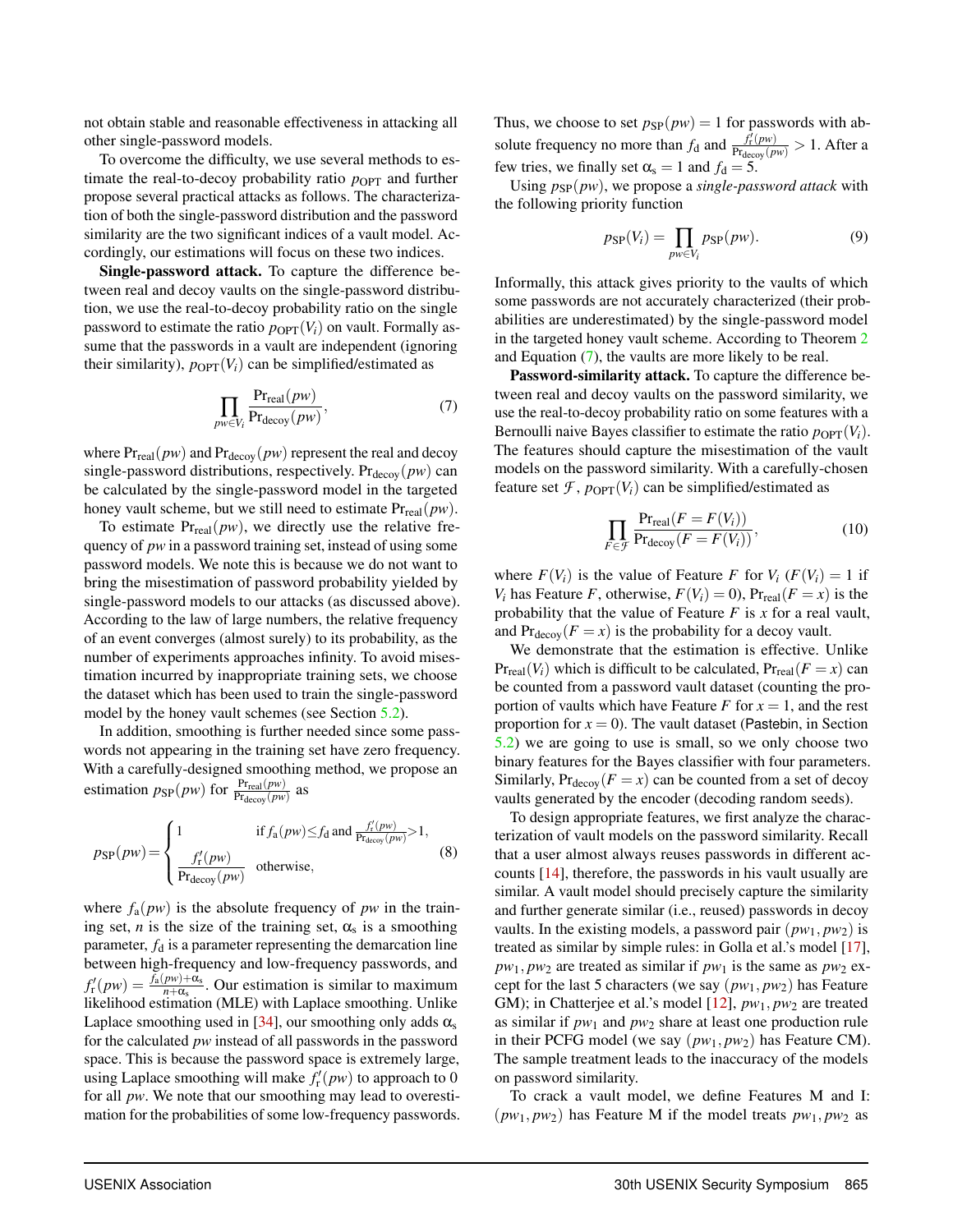similar;  $(pw_1, pw_2)$  has Feature I if a user can create  $pw_2$  by reusing  $pw_1$ . Then Features M and I capture the similarity among passwords in decoy vaults and real vaults, respectively. Therefore, the difference between Features M and I can be used to exploit the misestimation of the model. Formally, we define the feature difference as follows.

Definition 1. *We say* (*pw*1, *pw*2) *has Feature A\B, i.e., the difference of Features A and B, if* (*pw*1, *pw*2) *has Feature A but not Feature B.*

With a well-defined Feature I, we can use  $\mathcal{F} = \{M\setminus I, I\setminus M\}$ to propose a password-similarity attack. Here, we define that a vault *V* has Feature X, if there exist two passwords  $pw_1, pw_2$ in *V* such that  $(pw_1, pw_2)$  has Feature *X*. Note that the model probably overestimates the probability of a vault with Feature M\I and underestimates that for a vault with Feature I\M.

However, it is difficult to precisely define Feature I. We use Feature LCSStr as an approximation of Feature I to attack Chatterjee et al.'s and Golla et al.'s schemes, due to the fact that modifying the head or tail characters is most popular in reuse habits [\[14\]](#page-14-16). But for our scheme, Feature M is Feature LCSStr (see Section [3.4\)](#page-5-5), then Features M\I and I\M are trivial with Feature LCSStr as Feature I (no vaults have Feature LCSStr\LCSStr). So we leverage four password similarity meters used in [\[14\]](#page-14-16) to define Feature I, including Levenshtein [\[29\]](#page-15-27), longest common subsequence (LCS), Manhattan [\[26\]](#page-15-28), and Overlap [\[28\]](#page-15-29). For each meter F, we define that  $(pw_1, pw_2)$ has Feature F, if the similarity score of  $(pw_1, pw_2)$  is at least 0.5 under the meter F.

To summarize, we use Equation  $(10)$  as the priority function  $p_{PS}$  with  $\mathcal{F} = \{M\setminus I, I\setminus M\}$  for the *password-similarity attack*. To crack Chatterjee et al.'s scheme, Features M and I are Features CM and LCSStr, respectively; for Golla et al.'s scheme, Features M and I are Features GM and LCSStr, respectively; for our scheme, Features M is Feature LCSStr and Feature I is one of Features Levenshtein, LCS, Manhattan, and Overlap. Note that this attack gives priority to these vaults, in which the password similarity is not well characterized by the vault model in a honey vault scheme. According to Theorem [2](#page-8-1) and Equation [\(10\)](#page-9-1), these vaults are more likely to be real.

Hybrid attack. Combining the single-password attack with the password-similarity attack, we propose a hybrid attack with the following priority function

$$
p_H(V_i) = p_{\rm SP}(V_i) \cdot p_{\rm PS}(V_i). \tag{11}
$$

Note that like *p*<sub>OPT</sub>, *p*<sub>SP</sub> and *p*<sub>PS</sub> are in the form of real-todecoy probability ratios, but on different indices. So we keep this form by multiplying  $p_{SP}$  and  $p_{PS}$ , and then the product  $p_H$ can estimate  $p_{\text{OPT}}$  more precisely. This is confirmed by our experimental results that the hybrid attack always performs better than the previous two attacks (see Section [5\)](#page-11-1).

Other attacks. The support vector machine (SVM) attack and the Kullback–Leibler (KL) divergence attack are proposed by Chatterjee et al. [\[12\]](#page-14-4) and Golla et al. [\[17\]](#page-14-5), respectively. Since the latter outperforms the former against all the

existing vault models, we will use the latter for comparison. The priority function of the KL divergence attack is defined as

$$
p_{\text{KL}}(V_i) = \sum_{j=1}^{s} f_j \log \frac{f_j}{\Pr_{\text{decoy}}(pw_j)},\tag{12}
$$

where  $V_i$  contains *s* unique passwords  $\{p w_j\}_{j=1}^s$ , and  $f_j$  is the relative frequency of *pw<sup>j</sup>* in *V<sup>i</sup>* .

Golla et al. [\[17\]](#page-14-5) exploit extra information to enhance their KL divergence attack, including username, password reuse rate and password policy. Among the three types of information, only password policy has significant improvement for KL divergence attack. Attackers can easily exploit it to distinguish the decoys not complying with the policy. We will also consider the *password policy attack* with a minor difference. Formally speaking, the priority function  $p_{PP}$  of this attack can be defined as: 1) if there exists a password not complying with its policy in the vault  $V_i$ , then  $p_{PP}(V_i) = 0$ ; 2) otherwise,  $p_{PP}(V_i) = 1$ . Unlike [\[17\]](#page-14-5) which only considers one password in a vault, our password policy attack requires all passwords to comply with their policies and can exclude much more decoy vaults.

#### <span id="page-10-0"></span>4.4 More Attacks to Adaptive Encoders

For static schemes, the storage file *c* is the only information that attackers can learn. But for adaptive schemes, attackers can learn extra information about the real vault from the encoder. This is because the adaptive encoder is adjusted according to the encrypted real vault. We exploit the "extra" information and propose more attacks to adaptive schemes.

Theoretically optimal strategy. We denote the random adaptive encoder as *DTE*, and let *DTE* = *DTE*<sup>∗</sup> be the event that the encoder is adjusted to *DTE*<sup>∗</sup> according to the real vault. *The theoretically optimal strategy here is to verify the vaults*  $\{V_i\}_i$  *in the descending order of*  $Pr(V = V_i | DTE =$  $DTE^*$ ,  $\overline{C} = c$ ). Recall that the adaptive encoder  $DTE^*$  and the ciphertext *c* are the only information that attackers can learn. Similar to the attacks against static encoders, we leverage  $Pr(MPW = mpw_i | DTE = DTE^*, C = c)$  to estimate  $Pr(V =$  $V_i | DTE = DTE^*, C = c$  and have the following theorem.

Theorem 3. *If the adaptive encoder DTE*<sup>∗</sup> *is seed-uniform, then*

$$
Pr(MPW = mpw_i | DTE = DTE^*, C = c)
$$
  
=k  $\cdot$  
$$
Pr_{DTE}(DTE^* | V_i) Pr_{MPW}(mpw_i) \frac{Pr_{real}(V_i)}{Pr_{DTE^*}(V_i)},
$$
 (13)

*where k is a constant independent of <i>i, and*  $Pr_{DTE^*}(V_i)$  *represents the distribution of decoy vaults generated by DTE*<sup>∗</sup> *,*  $Pr_{\text{DTE}}(DTE^* | V_i)$  *represents the probability that* DTE *is adjusted to DTE*<sup>∗</sup> *according to V<sup>i</sup> .*

The priority functions of optimal strategy for the static and adaptive encoders differ by one factor  $Pr_{\text{DTE}}(DTE^* | V_i)$ , which indicates the "extra" information leaked by *DTE*<sup>∗</sup> .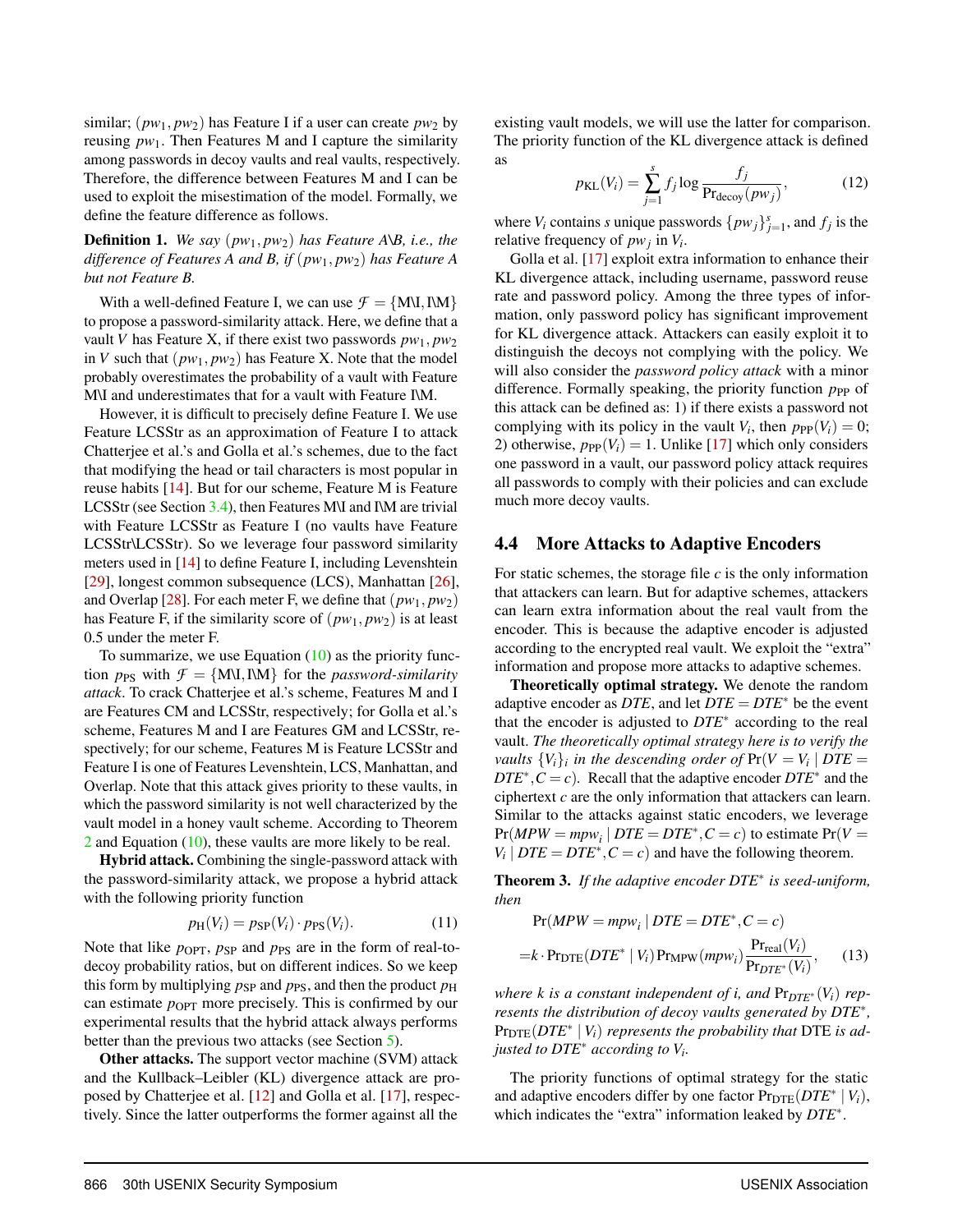Practical attacks. To carry out practical attacks, we need to calculate  $Pr_{\text{DTE}}(DTE^* | V_i)$  individually. But this is difficult for Golla et al.'s adaptive encoder [\[17\]](#page-14-5). We propose to use a simple method to estimate its value, denote the estimator as  $p_{AE}(V_i)$ . With  $p_{AE}$  as the priority function, we propose an *adaptive extra attack*. The basic idea of the estimation is to leverage the real-to-decoy probability ratio on the number of *n*-grams whose probability is increased by Golla et al.'s adjustment. We leave the complex mathematical analysis about  $Pr_{\text{DTE}}(DTE^* | V_i)$  and the details of the estimator  $p_{\text{AE}}(V_i)$  in the full version of this paper. It is worth mentioning that if  $p_{AE}(V_i) = 0$ , then  $V_i$  must be decoy. As can be seen from this case, exploiting the information leaked by the adaptive encoder, attackers can easily exclude some decoy vaults.

Furthermore, we propose an *adaptive hybrid attack* by combining the adaptive extra attack with the hybrid attack. Its priority function is defined as

$$
p_{\text{AH}}(V_i) = \text{sgn}(p_{\text{AE}}(V_i)) \cdot p_{\text{H}}(V_i), \tag{14}
$$

where sgn is the sign function. At the first attempt, we used  $p_{AE}(V_i) \cdot p_H(V_i)$ . But we later found out that its performance (sometimes) was worse than that of the hybrid attack. This may be caused by the estimation error. To optimize its performance, we then use  $sgn(p_{AE}(V_i))$  for  $p_{AH}(V_i)$  instead of  $p_{AE}(V_i)$ . Specifically, the adaptive hybrid attack first excludes the decoy vaults with  $p_{AE}$  of 0 and then cracks the remaining vaults by launching the hybrid attack. Thus, the adaptive hybrid attack should always outperform the hybrid attack.

# <span id="page-11-1"></span>5 Security Evaluation under Our Attacks

We evaluate the existing and our honey vault schemes over the attacks proposed in Section [4](#page-7-0) via real-world datasets. The experimental results show that our scheme achieves a significant improvement on security.

# 5.1 Security Metrics

An attack is more effective if it can use a smaller number of online verifications to identify the real vault for a given ciphertext. This number of online verifications is identical to the rank of the real vault among a large number of decoys in the order defined by the priority function. Thus, we use the *ranks* of real vaults to indicate the security of a honey vault scheme against the attack, as in [\[12,](#page-14-4) [13,](#page-14-6) [17\]](#page-14-5).

Chatterjee et al. [\[12\]](#page-14-4) and Golla et al. [\[17\]](#page-14-5) use the *average rank*  $\bar{r}$  as a crucial security metric in their evaluation. Chatterjee et al. [\[12\]](#page-14-4) also define the *accuracy* α in distinguishability. Please note that  $\alpha$  is the probability of identifying the real from *only one* decoy (by sorting these two with the priority function), not from a larger number of decoys. To present a comprehensive evaluation, Cheng et al. [\[13\]](#page-14-6) leverage the *cumulative distribution functions (RCDFs) F*(*x*) *of the ranks*.

Note that each incorrect master password yields a decoy. Since the master password space is large, it is difficult to calculate the rank of a real vault by generating all decoys. Instead, we choose Cheng et al.'s method [\[13\]](#page-14-6) to estimate the rank in relative form by sampling *N* decoys ( $N = 999$ ). The rank then is defined as the ratio of the rank to the number of decoys, which is a real number in [0,1] and reflects the relative position in the online verification order. For example, a vault of rank 0.2 will be online verified after checking 20% decoys. In relative form (hereafter, by rank we mean its relative form),  $\bar{r}$  and  $\alpha$  can be derived from  $F(x)$  [\[13\]](#page-14-6) as

$$
\bar{r} = 1 - \int_0^1 F(x) dx, \qquad \alpha = 1 - \bar{r}.
$$
 (15)

For the sake of comparison fairness, we use the (above) same metrics in our experiments, including  $\bar{r}$ ,  $\alpha$ ,  $F(x)$ . In addition, we also use  $F(0)$  as in [\[13\]](#page-14-6), which indicates the proportion of real vaults with *rank 0*—the vaults cracked in *only one-time* online verification (i.e., one guess).

A perfectly secure honey vault scheme guarantees that real and decoy vaults should be indistinguishable, so that the ranks under any attacks follow the uniform distribution  $U[0,1]$  (i.e., any attacks perform the same as the randomly guessing attack with a constant priority function). We then have  $F(x) = F_U(x)$  $(= x \text{ for } 0 \le x \le 1)$  and  $\bar{r} = \alpha = 0.5$ . Therefore, we use  $F_U(x)$ as the baseline for the comparison.

# <span id="page-11-0"></span>5.2 Experimental Settings

To present a fair and comprehensive comparison, we utilize the same datasets used in  $[12, 13, 17]$  $[12, 13, 17]$  $[12, 13, 17]$  $[12, 13, 17]$  $[12, 13, 17]$ : RockYou as the password dataset and Pastebin as the password vault dataset. Rock-You, which is one of the largest leaked plaintext password sets, provides 32.6 million password samples. Being able to maintain the completeness of samples and offer a sufficiently large sample size, it is widely used in the security evaluation on recent password researches [\[7,](#page-14-19) [34,](#page-15-6) [35,](#page-15-22) [48\]](#page-15-7). To the best of our knowledge, Pastebin is the only publicly available password vault dataset. it consists of 276 vaults with sizes of 2–50. The data of Pastebin, collected by malware embedded on clients, may indirectly provide us a vision of current exploit means of attackers. In the experiments, we only use these datasets to perform security evaluations. From this perspective, the datasets will bring no harm to valid users and the evaluation results will inspire us to design more secure schemes.

To evaluate the security of honey vault schemes, we do 5 fold cross-validation on Pastebin. Specifically, we randomly divide Pastebin into five parts. We take one part as the test set and the union of other parts as the training set. The vaults in the test set are treated as the real vaults which will be protected (i.e., encrypted) by honey vault schemes and be cracked by attacks. The training set (with RockYou) is used to train the vault models by honey vault schemes. As discussed in Section [4.1,](#page-7-2) we also use the same training set to train attacks. In this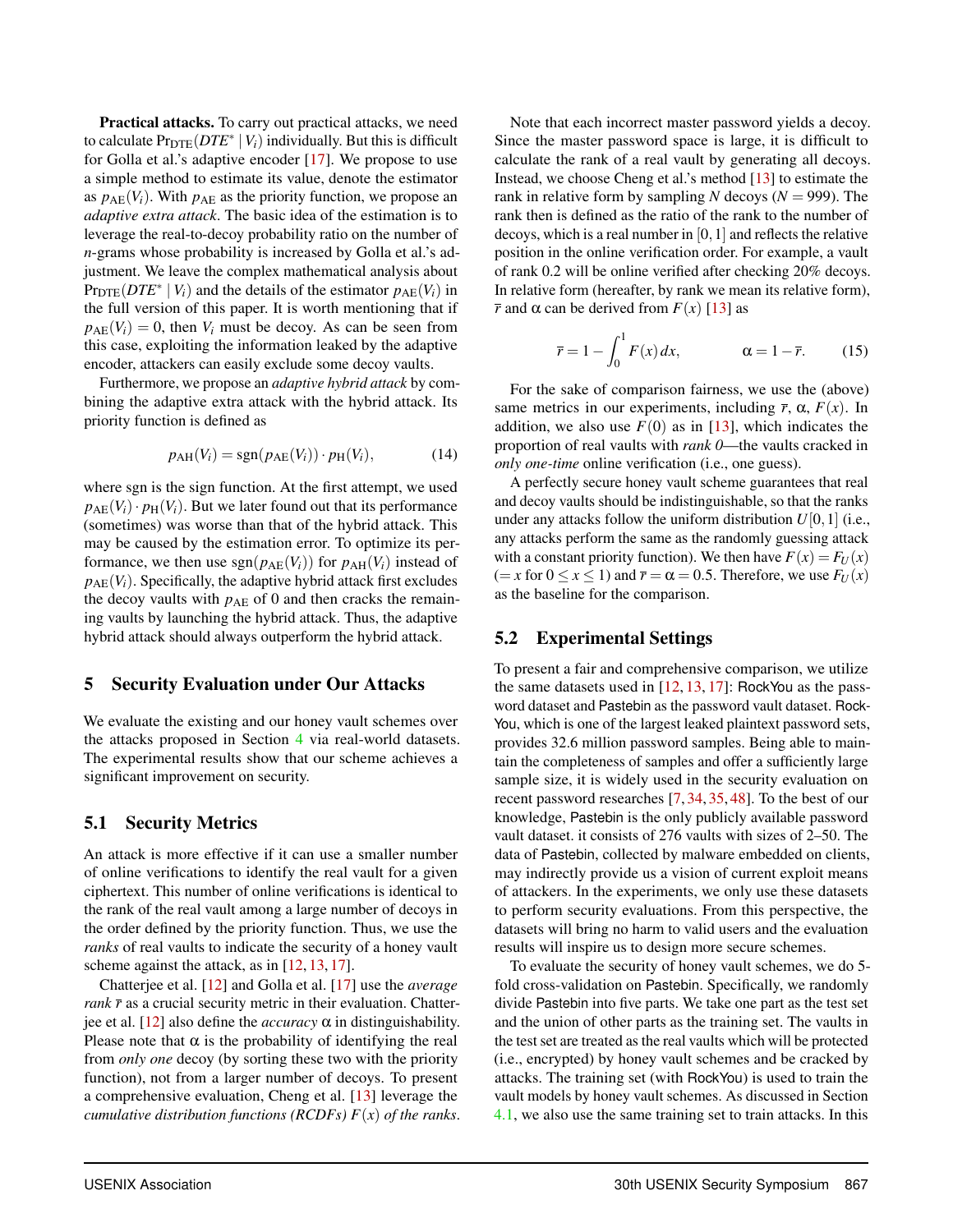<span id="page-12-0"></span>Table 4: The average rank  $\bar{r}$  of real vaults under attacks

|                                             | KL di-   | Single | Password |        |
|---------------------------------------------|----------|--------|----------|--------|
| Scheme                                      | vergence | pass-  | similar- | Hybrid |
|                                             |          | word   | ity      |        |
| Chatterjee et al.'s [12]                    | 14%      | 10%    | 22%      | 6%     |
| Golla et al.'s [17] (static, $10^0$ )       | 48%      | 22%    | 26%      | 14%    |
| Golla et al.'s [17] (static, $10^{-1}$ )    | 37%      | 19%    | 23%      | 14%    |
| Golla et al.'s [17] (static, $10^{-2}$ )    | 34%      | 20%    | 26%      | 14%    |
| Golla et al.'s [17] (static, $10^{-4}$ )    | 31%      | 20%    | 23%      | 15%    |
| Golla et al.'s [17] (static, $10^{-6}$ )    | 30%      | 19%    | 24%      | 14%    |
| Golla et al.'s [17] (static, $10^{-8}$ )    | 29%      | 19%    | 24%      | 15%    |
| Golla et al.'s [17] (static, $10^{-10}$ )   | 29%      | 19%    | 23%      | 14%    |
| Golla et al.'s $[17]$ (adaptive, $10^0$ )   | 54%      | 22%    | 25%      | 14%    |
| Golla et al.'s [17] (adaptive, $10^{-1}$ )  | 43%      | 20%    | 25%      | 13%    |
| Golla et al.'s [17] (adaptive, $10^{-2}$ )  | 40%      | 21%    | 25%      | 13%    |
| Golla et al.'s [17] (adaptive, $10^{-4}$ )  | 37%      | 20%    | 25%      | 13%    |
| Golla et al.'s [17] (adaptive, $10^{-6}$ )  | 36%      | 21%    | 26%      | 13%    |
| Golla et al.'s [17] (adaptive, $10^{-8}$ )  | 35%      | 20%    | 24%      | 12%    |
| Golla et al.'s [17] (adaptive, $10^{-10}$ ) | 34%      | 20%    | 24%      | 13%    |
| Ours                                        | 42%      | 48%    | 43%      | 42%    |

 $1\ 10^i$  represents the pseudocount of Laplace smoothing used in Golla-Markov<sup>[\[17\]](#page-14-5)</sup>.

<sup>2</sup> The average rank  $\bar{r}$  and the accuracy  $\alpha$  have the relationship:  $\bar{r} + \alpha = 1$ .

<span id="page-12-1"></span>Table 5: The average rank  $\bar{r}$  under extra attacks against Golla et al. adaptive schemes [\[17\]](#page-14-5) with different pseudocounts

| Attack                                       |  |  |  | $\frac{1}{10^{0}}$ $10^{-1}$ $10^{-2}$ $10^{-4}$ $10^{-6}$ $10^{-8}$ $10^{-10}$ |
|----------------------------------------------|--|--|--|---------------------------------------------------------------------------------|
| Adaptive extra   29% 26% 24% 24% 24% 25% 26% |  |  |  |                                                                                 |
| Adaptive hybrid   9% 8% 8% 8% 7% 7%          |  |  |  | 7%                                                                              |

setting, we exploit the honey vault schemes to generate decoy and launch attacks to get the rank of each vault in the test set. For each part of Pastebin, we do the above experiment to get ranks of all vaults in Pastebin.

Some important details need to be noticed:

- 1. The honey vault schemes usually need a password dataset to train their single-password model. As in [\[12,](#page-14-4)[17\]](#page-14-5), we adopt RockYou for this purpose. This dataset is also used for attacks (if needed).
- 2. Some attacks need to calculate decoy probabilities (on single password or password feature). This calculation can be launched with the stolen encoders and does not need an extra dataset.
- 3. Golla et al. [\[17\]](#page-14-5) do not provide a training method for their reuse-rate approach. For a fair comparison with previous studies, we directly use their parameters in our experiments without training.

## 5.3 Experimental Results

The performance of our attacks. As shown in Fig. [4,](#page-13-0) Tables [4](#page-12-0) and [5,](#page-12-1) our proposed attacks perform well against all of the existing schemes. For all the static schemes, the hybrid attack has the best performance, achieving 94% accuracy  $\alpha$  (= 1−*r*) against Chatterjee et al.'s scheme [\[12\]](#page-14-4) and 85%–86% against Golla et al.'s scheme [\[17\]](#page-14-5) (with different parameters), as the

<span id="page-12-2"></span>Table 6: RCDFs  $F(x)$  for honey vault schemes under the corresponding best attacks

| Scheme                                  |     | 74  | F(1/2) |         |
|-----------------------------------------|-----|-----|--------|---------|
| Chatterjee et al.'s [12]                | 55% | 93% | 98%    | 99%     |
| Golla et al.'s [17] (static, $10^0$ )   | 33% | 71% | 92%    | $100\%$ |
| Golla et al.'s [17] (adaptive, $10^0$ ) | 45% | 84% | 99%    | $100\%$ |
| Ours                                    | 2%  | 37% | 61%    | 80%     |

*F*(0) indicates the cracked proportion of vaults via *only one* online guess.

average rank  $\bar{r}$  for Chatterjee et al.'s scheme is 6% and those for Golla et al.'s scheme are 14%–15%. Note Cheng et al.'s honey vault scheme [\[13\]](#page-14-6) is the same as Golla et al.'s, since we adopt Cheng et al.'s encoder for Golla et al.'s scheme (see Section [2.3\)](#page-3-0). Thus the two schemes achieve the same experimental results, and we do not illustrate the results for Cheng et al.'s scheme separately. With regard to the adaptive scheme, the adaptive hybrid attack outperforms others, capturing 91%– 93% accuracy α, as the average ranks *r* are 7%–9%. *Our attacks are based on the theoretically optimal strategy with more accurate estimation, yielding stable and high accuracy.*

The performance of the KL divergence attack is severely affected by the pseudocount of Laplace smoothing used in Golla-Markov. While pseudocount is set to 1, we have the worst attack performance, achieving 46% and 52% accuracy against Golla et al.'s static and adaptive encoders [\[12\]](#page-14-4), respectively. As shown in Figs. [4b](#page-13-0) and [4c,](#page-13-0) the RCDFs are close to the baseline, which means the attack performs close to the randomly guessing attack. We demonstrate that *it is difficult to distinguish real vaults from decoys without any information of the real vault distribution*. The attack, however, only estimates the distance between the vault to be sorted and decoy vaults, not considering the distance between the vault and real vaults. This may lead to some misjudgments. There may exist a target with a "large" distance from the decoy vaults but also with a "larger" distance from the real vaults. The attacker will mistreat the target as the real vault which is actually more likely to be a decoy. To propose more effective attacks, we must exploit both the real and decoy distributions.

The security of the existing schemes. The accuracy of our proposed attacks reveals the vulnerability of the existing schemes. *In terms of the single-password distribution and the password similarity, the existing schemes fail to characterize the real vault distribution.* This is proved by our experimental results, the single-password and the password-similarity attacks achieving 78%–90% and 74%–78% accuracy, respectively. Further, we find out that the pseudocount has an impact on the security of Golla et al.'s schemes [\[17\]](#page-14-5): when it is set to 1 these schemes achieve the best security. Here, we only show the RCDFs with this pseudocount.

Exploiting the extra information leaked by the adaptive scheme, our adaptive hybrid attack increases  $\alpha$  to 91%–93%, which is higher than the  $\alpha$  on the static schemes with the same pseudocounts under the hybrid attack, i.e., 85%–86%. *The*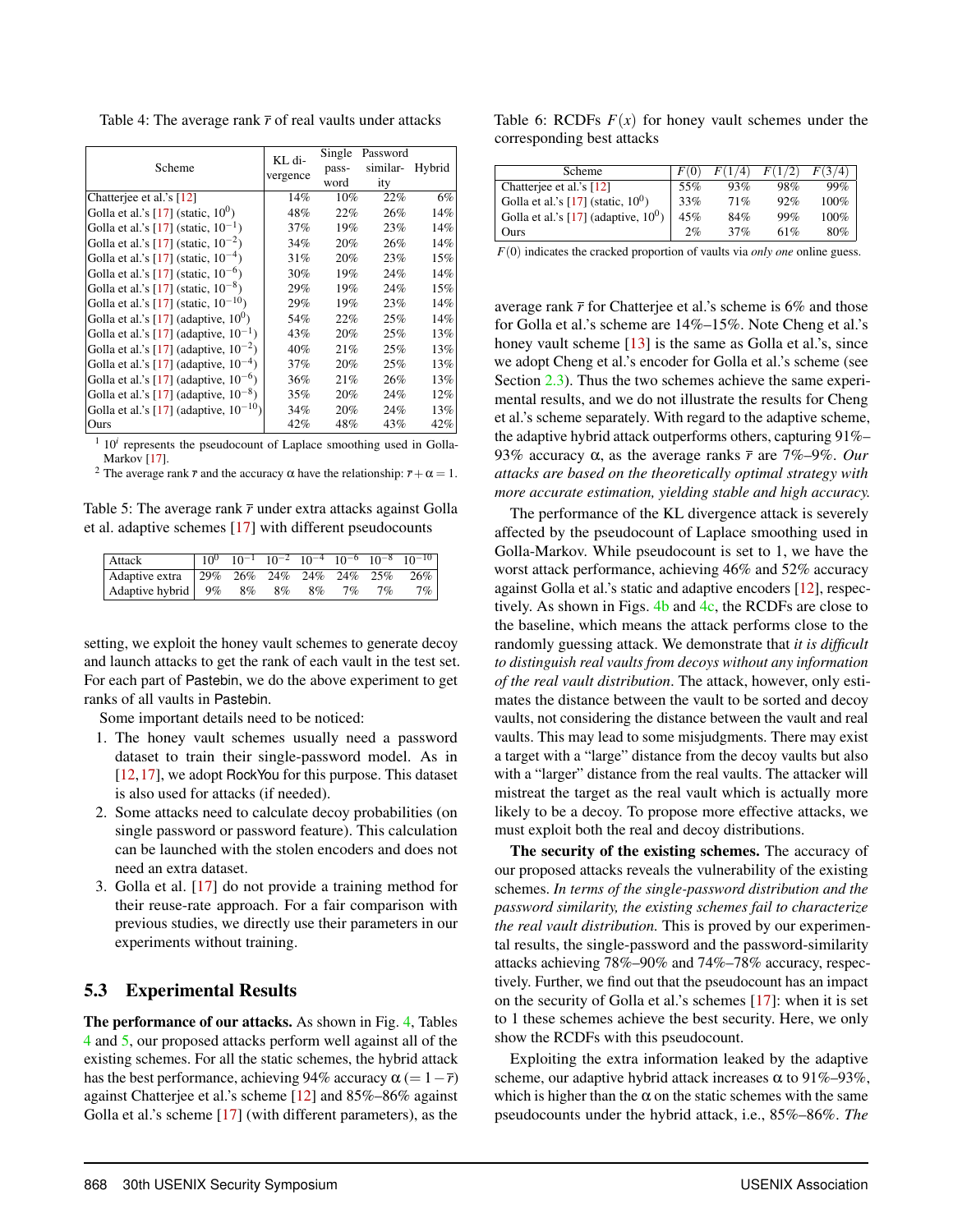<span id="page-13-0"></span>

Figure 4: RCDFs for honey vault schemes under attacks.

*findings of our experiments overturn the conclusion stated in [\[12\]](#page-14-4): "adaptive schemes are more secure than the static ones." In fact, an adaptive scheme inevitably does leak information of the encrypted real vault.* By only exploiting the (leaked) information, our adaptive extra attack achieves 71%–76% accuracy without any knowledge of the real vault distribution.

We note that 1) any adaptive scheme (more precisely, its vault model) is adjusted from its original version according to the real vault (which is about to be encrypted by the scheme); 2) the original model has already been trained with a real password vault dataset. If the size of the training set is sufficiently large, adding one more real vault (i.e., the encrypted vault) cannot significantly improve the precision of the model. As shown in Table [4,](#page-12-0) the average ranks of static and adaptive schemes using the same pseudocount are almost identical under our hybrid attack (without exploiting the leaked information). We thus conclude that *compared with its static variant, an adaptive scheme cannot achieve stronger security and more importantly, the leaked information of the encrypted vault eventually makes it less secure.*

The security of our scheme. We only show the passwordsimilarity attack and the hybrid attack with Feature Overlap in Fig. [4](#page-13-0) and Table [4,](#page-12-0) since the feature performs the best for attacks among the four features demonstrated in Section [4.3.](#page-8-2) The experimental results for other features are given in Appendix [E.](#page-18-0)

As shown in Fig. [4](#page-13-0) and Table [4,](#page-12-0) the hybrid attack delivers the best performance, where the average rank  $\bar{r}$  and the accuracy  $\alpha$  are 42% and 58%, respectively. Compared to the existing schemes with 85%–94% accuracy and 6%–15% average rank, our scheme brings *2.8–7.5 times* cost of online verifications to attackers. Since online verifications can be quickly detected and prevented [\[16,](#page-14-2) [20,](#page-14-3) [40\]](#page-15-9), *our scheme does make a significant improvement on resisting distinguishing attacks in the single-leakage case.*

The decreased cracked proportions also illustrate the security improvement. As shown in Table [6,](#page-12-2) the existing schemes

suffer from 33%–55% (i.e.,  $F(0)$ ) real vaults cracking via one guess, this value is only 2% for our scheme, which decreases the harm by 93%–96%.

## 5.4 Further Discussion

Other experiments. We also evaluate the security of honey vault schemes against the password policy attack and the intersection attack. The experimental results are trivial: the attacks completely breaks the existing schemes, but are resisted by ours (see Appendix  $C$  for the intersection attack and the full version of this paper for the password policy attack).

Limitation on the dataset. The vault dataset, Pastebin, we used, is not leaked from real vault applications and its size is relatively small (see Section [5.2\)](#page-11-0). Although it is well-studied and used in  $[12,13,17]$  $[12,13,17]$  $[12,13,17]$  for security evaluation, the quality of it may yield some bias in our experimental results. Nevertheless, our experiments still demonstrate the insecurity of the existing honey vault schemes [\[12,](#page-14-4) [13,](#page-14-6) [17\]](#page-14-5). Furthermore, the quality of the dataset does not affect some important conclusions: 1) our construction with the incremental update mechanism can resist intersection attacks; 2) an adaptive scheme leaks extra information of the encrypted vault and is less secure than its static variant.

In general, a dataset with better data quality may help an attacker to more precisely model the real vault/password distribution and more effectively distinguish real and decoy vaults against honey vault schemes (including ours). On the other hand, such a dataset may benefit the design of vault models. Via our generic construction roadmap, using a more accurate multi-similar-password model can generate more plausiblelooking decoys and the update security will be maintained. We note that designing a model and cracking it is not a cat-andmouse game. If one can design a vault model that precisely captures most of the vaults in the vault space, then arbitrary attackers, even with better-quality datasets, will have little advantage in distinguishing real and decoy vaults.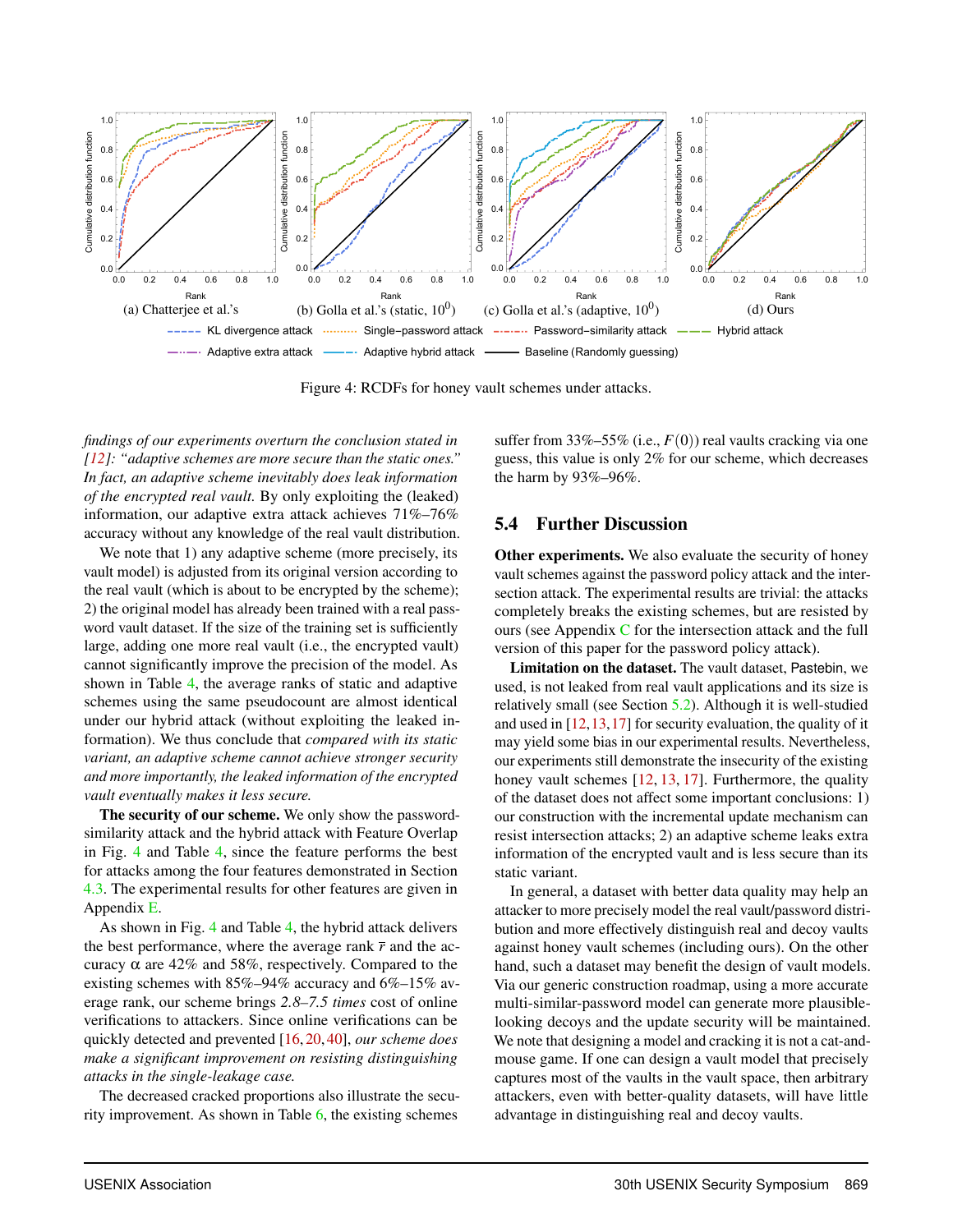More powerful attacks. There may be some other information that could be used (as pre-knowledge) to launch attacks. Personal information may be one of the options, since users may create passwords based on name, birthday, phone number, email and username [\[31,](#page-15-30) [48\]](#page-15-7). Attackers may identify a real vault with a higher probability. e.g., by checking if the passwords in the vault match personal information. To resist this type of attack, we may consider using a conditional proba-bility model (e.g., the Personal-PCFG model [\[31\]](#page-15-30)) that is able to characterize the real vault distribution under the condition of the provided information.

The size of a vault may also provide an extra advantage for attackers in launching online verification. With more accounts on different websites, attackers may be allowed to launch more online verifications on these websites. We do not consider this advantage and leave it as future work.

## 6 Conclusion and Future Work

We propose a generic construction and further an incremental update mechanism for honey vault schemes. The update mechanism enables the vault scheme to achieve the update security, i.e., *resisting intersection attacks* in the multi-leakage case. We instantiate our scheme with a well-designed multi-similarpassword model. Our evaluation with real-world datasets shows that compared with the existing schemes, our instance achieves a significant improvement on security *against (traditional) distinguishing attacks* in the single-leakage case.

Our work may also benefit other research topics. For example, the incremental update mechanism can be used for other HE applications, the multi-similar-password model may benefit password guessing attacks and password strength meters. We leave these as future work.

# Acknowledgment

The authors are grateful to the anonymous reviewers and the shepherd, David Freeman, for their invaluable comments that highly improve the completeness of the paper. We also give our special thanks to Qianchen Gu, Zhixiong Zheng, Jiahong Yang, Xiaoxi He and Jiahong Xie for their insightful suggestions and invaluable help. This research is supported by National Key R&D Program of China (2020YFB1805400), National Natural Science Foundation of China (62072010), and European Union's Horizon 2020 research and innovation programme under grant agreement No. 952697 (ASSURED).

## References

- <span id="page-14-17"></span>[1] Have i been pwned? <https://haveibeenpwned.com>.
- <span id="page-14-15"></span>[2] How do I view username, password, and note history for sites? [https://support.logmeininc.com/lastpass/he](https://support.logmeininc.com/lastpass/help/how-do-i-nbsp-view-username-password-and-note-history-for-sites)

[lp/how-do-i-nbsp-view-username-password-and-no](https://support.logmeininc.com/lastpass/help/how-do-i-nbsp-view-username-password-and-note-history-for-sites) [te-history-for-sites](https://support.logmeininc.com/lastpass/help/how-do-i-nbsp-view-username-password-and-note-history-for-sites).

- <span id="page-14-12"></span>[3] LastPass technical whitepaper. [https://enterprise.las](https://enterprise.lastpass.com/wp-content/uploads/LastPass-Technical-Whitepaper-3.pdf) [tpass.com/wp-content/uploads/LastPass-Technica](https://enterprise.lastpass.com/wp-content/uploads/LastPass-Technical-Whitepaper-3.pdf) [l-Whitepaper-3.pdf](https://enterprise.lastpass.com/wp-content/uploads/LastPass-Technical-Whitepaper-3.pdf).
- <span id="page-14-13"></span>[4] 1Password security design, January 2019. [https://1passw](https://1password.com/files/1Password-White-Paper.pdf) [ord.com/files/1Password-White-Paper.pdf](https://1password.com/files/1Password-White-Paper.pdf).
- <span id="page-14-9"></span>[5] Issue 1930: lastpass: bypassing do\_popupregister() leaks credentials from previous site, October 2019. [https://bugs.chromium.org/p/project-zero/issue](https://bugs.chromium.org/p/project-zero/issues/detail?id=1930) [s/detail?id=1930](https://bugs.chromium.org/p/project-zero/issues/detail?id=1930).
- <span id="page-14-8"></span>[6] 1Password. 1password backups. [https://support.1passw](https://support.1password.com/backups/) [ord.com/backups/](https://support.1password.com/backups/).
- <span id="page-14-19"></span>[7] Jeremiah Blocki, Ben Harsha, and Samson Zhou. On the economics of offline password cracking. In *IEEE S&P 2018*, pages 35–53.
- <span id="page-14-1"></span>[8] Hristo Bojinov, Elie Bursztein, Xavier Boyen, and Dan Boneh. Kamouflage: Loss-resistant password management. In *ES-ORICS 2010*, pages 286–302. Springer.
- <span id="page-14-11"></span>[9] Dan Boneh, Henry Corrigan-Gibbs, and Stuart Schechter. Balloon hashing: A memory-hard function providing provable protection against sequential attacks. In *ASIACRYPT 2016*, pages 220–248. Springer.
- <span id="page-14-0"></span>[10] Joseph Bonneau and Stuart Schechter. Towards reliable storage of 56-bit secrets in human memory. In *USENIX Security 2014*, pages 607–623.
- <span id="page-14-14"></span>[11] Rahul Chatterjee, Anish Athayle, Devdatta Akhawe, Ari Juels, and Thomas Ristenpart. password typos and how to correct them securely. In *IEEE S&P 2016*.
- <span id="page-14-4"></span>[12] Rahul Chatterjee, Joseph Bonneau, Ari Juels, and Thomas Ristenpart. Cracking-resistant password vaults using natural language encoders. In *IEEE S&P 2015*, pages 481–498.
- <span id="page-14-6"></span>[13] Haibo Cheng, Zhixiong Zheng, Wenting Li, Ping Wang, and Chao-Hsien Chu. Probability model transforming encoders against encoding attacks. In *USENIX Security 2019*, pages 1573–1590.
- <span id="page-14-16"></span>[14] Anupam Das, Joseph Bonneau, Matthew Caesar, Nikita Borisov, and XiaoFeng Wang. The tangled web of password reuse. In *NDSS 2014*, pages 1–15.
- <span id="page-14-7"></span>[15] Dropbox. File version history overview. [https:](https://help.dropbox.com/files-folders/restore-delete/version-history-overview) [//help.dropbox.com/files-folders/restore-del](https://help.dropbox.com/files-folders/restore-delete/version-history-overview) [ete/version-history-overview](https://help.dropbox.com/files-folders/restore-delete/version-history-overview).
- <span id="page-14-2"></span>[16] David Freeman, Sakshi Jain, Markus Dürmuth, Battista Biggio, and Giorgio Giacinto. Who are you? a statistical approach to measuring user authenticity. In *NDSS 2016*, pages 1–15.
- <span id="page-14-5"></span>[17] Maximilian Golla, Benedict Beuscher, and Markus Dürmuth. On the security of cracking-resistant password vaults. In *ACM CCS 2016*, pages 1230–1241.
- <span id="page-14-18"></span>[18] Google. Protect your accounts from data breaches with password checkup. [https://security.googleblog.com/2019](https://security.googleblog.com/2019/02/protect-your-accounts-from-data.html) [/02/protect-your-accounts-from-data.html](https://security.googleblog.com/2019/02/protect-your-accounts-from-data.html).
- <span id="page-14-10"></span>[19] Amber Gott. LastPass security notification, March 2017. [https://blog.lastpass.com/2017/03/importan](https://blog.lastpass.com/2017/03/important-security-updates-for-our-users.html/) [t-security-updates-for-our-users.html/](https://blog.lastpass.com/2017/03/important-security-updates-for-our-users.html/).
- <span id="page-14-3"></span>[20] Paul A Grassi, James L Fenton, Elaine M Newton, Ray A Perlner, Andrew R Regenscheid, William E Burr, and Justin P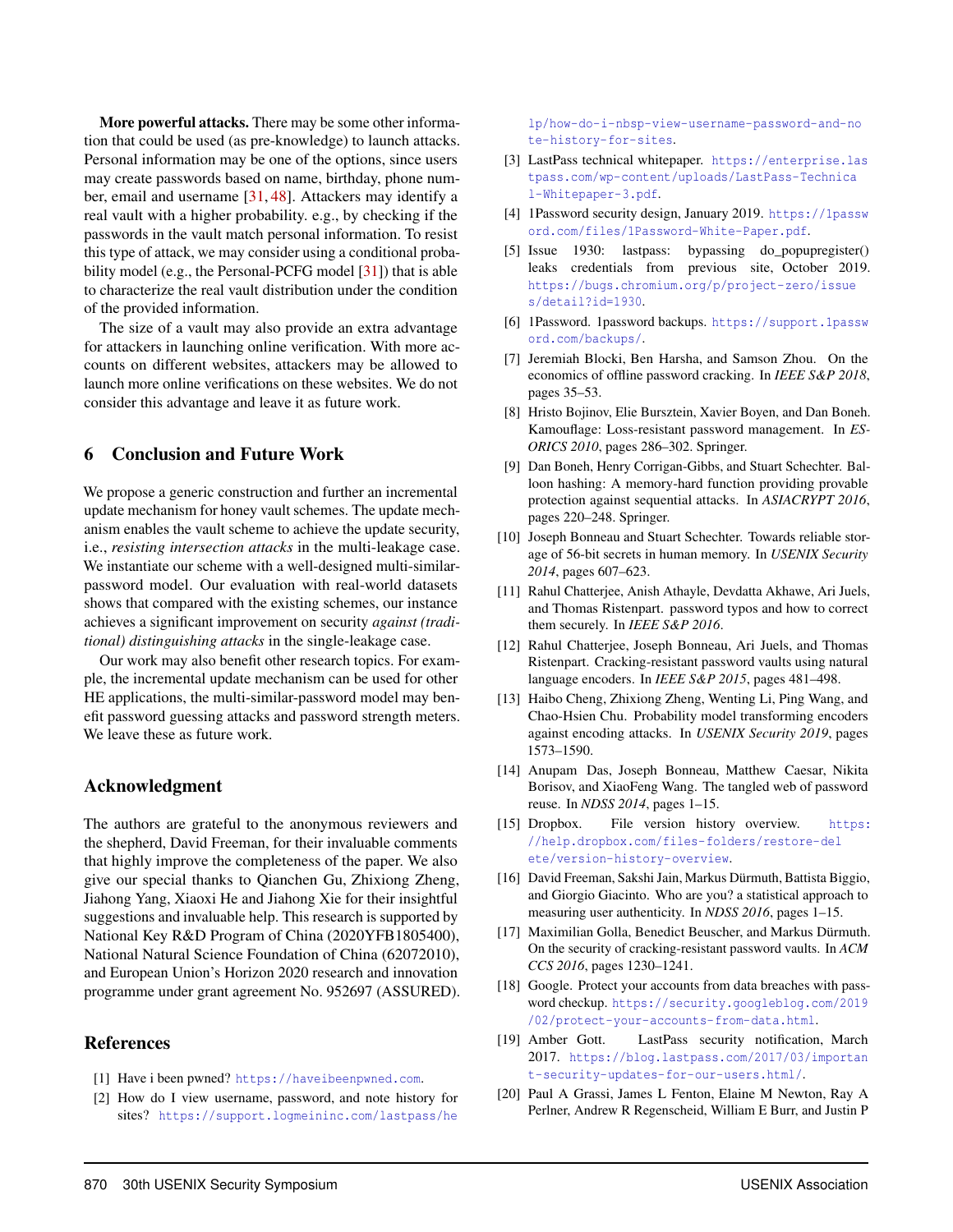Richer. Nist special publication 800-63b. Digital identity guidelines: Authentication and lifecycle management. *Bericht, NIST*, 2017.

- <span id="page-15-20"></span>[21] Joseph Jaeger, Thomas Ristenpart, and Qiang Tang. Honey encryption beyond message recovery security. In *EUROCRYPT 2016*, pages 758–788, 2016.
- <span id="page-15-10"></span>[22] Ari Juels and Thomas Ristenpart. Honey encryption: Security beyond the brute-force bound. In *EUROCRYPT 2014*, pages 293–310. Springer.
- <span id="page-15-16"></span>[23] Burt Kaliski. PKCS #5: Password-based cryptography specification version 2.0. 2000.
- <span id="page-15-11"></span>[24] Mathias Karlsson. How I made LastPass give me all your passwords, July 2016. [https://labs.detectify.com/201](https://labs.detectify.com/2016/07/27/how-i-made-lastpass-give-me-all-your-passwords/) [6/07/27/how-i-made-lastpass-give-me-all-your-p](https://labs.detectify.com/2016/07/27/how-i-made-lastpass-give-me-all-your-passwords/) [asswords/](https://labs.detectify.com/2016/07/27/how-i-made-lastpass-give-me-all-your-passwords/).
- <span id="page-15-0"></span>[25] Jason Kincaid. Dropbox security bug made passwords optional for four hours, June 2011. [https:](https://techcrunch.com/2011/06/20/dropbox-security-bug-made-passwords-optional-for-four-hours/) [//techcrunch.com/2011/06/20/dropbox-security-b](https://techcrunch.com/2011/06/20/dropbox-security-bug-made-passwords-optional-for-four-hours/) [ug-made-passwords-optional-for-four-hours/](https://techcrunch.com/2011/06/20/dropbox-security-bug-made-passwords-optional-for-four-hours/).
- <span id="page-15-28"></span>[26] Eugene F Krause. *Taxicab geometry: An adventure in non-Euclidean geometry*. Courier Corporation, 1986.
- <span id="page-15-19"></span>[27] Russell WF Lai, Christoph Egger, Manuel Reinert, Sherman SM Chow, Matteo Maffei, and Dominique Schröder. Simple password-hardened encryption services. In *USENIX Security 2018*, pages 1405–1421.
- <span id="page-15-29"></span>[28] Michael Levandowsky and David Winter. Distance between sets. *Nature*, 234(5323):34, 1971.
- <span id="page-15-27"></span>[29] Vladimir I Levenshtein. Binary codes capable of correcting deletions, insertions, and reversals. In *Soviet physics doklady*, volume 10, pages 707–710, 1966.
- <span id="page-15-1"></span>[30] Dave Lewis. iCloud data breach: Hacking and celebrity photos, September 2014. [https://www.forbes.com/sites](https://www.forbes.com/sites/davelewis/2014/09/02/icloud-data-breach-hacking-and-nude-celebrity-photos/) [/davelewis/2014/09/02/icloud-data-breach-hacki](https://www.forbes.com/sites/davelewis/2014/09/02/icloud-data-breach-hacking-and-nude-celebrity-photos/) [ng-and-nude-celebrity-photos/](https://www.forbes.com/sites/davelewis/2014/09/02/icloud-data-breach-hacking-and-nude-celebrity-photos/).
- <span id="page-15-30"></span>[31] Yue Li, Haining Wang, and Kun Sun. A study of personal information in human-chosen passwords and its security implications. In *IEEE INFOCOM 2016*, pages 1–9.
- <span id="page-15-12"></span>[32] Zhiwei Li, Warren He, Devdatta Akhawe, and Dawn Song. The emperor's new password manager: Security analysis of web-based password managers. In *USENIX Security 2014*, pages 465–479.
- <span id="page-15-14"></span>[33] Sanam Ghorbani Lyastani, Michael Schilling, Sascha Fahl, Sven Bugiel, and Michael Backes. Better managed than memorized? studying the impact of managers on password strength and reuse. In *USENIX Security 2018*, pages 203–220.
- <span id="page-15-6"></span>[34] Jerry Ma, Weining Yang, Min Luo, and Ninghui Li. A study of probabilistic password models. In *IEEE S&P 2014*, pages 538–552.
- <span id="page-15-22"></span>[35] William Melicher, Blase Ur, Sean M Segreti, Saranga Komanduri, Lujo Bauer, Nicolas Christin, and Lorrie Faith Cranor. Fast, lean, and accurate: Modeling password guessability using neural networks. In *USENIX Security 2016*, pages 175–191.
- <span id="page-15-21"></span>[36] Bijeeta Pal, Tal Daniel, Rahul Chatterjee, and Thomas Ristenpart. Beyond credential stuffing: Password similarity models using neural networks. In *IEEE S&P 2019*, pages 814–831.
- <span id="page-15-25"></span>[37] Dario Pasquini, Ankit Gangwal, Giuseppe Ateniese, Massimo

Bernaschi, and Mauro Conti. Improving password guessing via representation learning. In *IEEE S&P 2021*, pages 265– 282.

- <span id="page-15-15"></span>[38] Sarah Pearman, Shikun Aerin Zhang, Lujo Bauer, Nicolas Christin, and Lorrie Faith Cranor. Why people (don't) use password managers effectively. In *SOUPS 2019*, pages 319– 338.
- <span id="page-15-18"></span>[39] Colin Percival. Stronger key derivation via sequential memoryhard functions. *Self-published*, pages 1–16, 2009.
- <span id="page-15-9"></span>[40] Benny Pinkas and Tomas Sander. Securing passwords against dictionary attacks. In *ACM CCS 2002*, pages 161–170.
- <span id="page-15-17"></span>[41] Niels Provos and David Mazieres. A future-adaptable password scheme. In *USENIX ATC 1999*, pages 81–91.
- <span id="page-15-2"></span>[42] Joe Siegrist. LastPass security notification, May 2011. [https://blog.lastpass.com/2011/05/lastpass-sec](https://blog.lastpass.com/2011/05/lastpass-security-notification.html/) [urity-notification.html/](https://blog.lastpass.com/2011/05/lastpass-security-notification.html/).
- <span id="page-15-3"></span>[43] Joe Siegrist. LastPass hacked – identified early & resolved, July 2015. [https://blog.lastpass.com/2015/06/last](https://blog.lastpass.com/2015/06/lastpass-security-notice.html/) [pass-security-notice.html/](https://blog.lastpass.com/2015/06/lastpass-security-notice.html/).
- <span id="page-15-13"></span>[44] David Silver, Suman Jana, Dan Boneh, Eric Yawei Chen, and Collin Jackson. Password managers: Attacks and defenses. In *USENIX Security 2014*, pages 449–464.
- <span id="page-15-4"></span>[45] Karen Turner. Hacked dropbox login data of 68 million users is now for sale on the dark web, September 2016. [https://www.washingtonpost.com/news/the-switch](https://www.washingtonpost.com/news/the-switch/wp/2016/09/07/hacked-dropbox-data-of-68-million-users-is-now-or-sale-on-the-dark-web/) [/wp/2016/09/07/hacked-dropbox-data-of-68-milli](https://www.washingtonpost.com/news/the-switch/wp/2016/09/07/hacked-dropbox-data-of-68-million-users-is-now-or-sale-on-the-dark-web/) [on-users-is-now-or-sale-on-the-dark-web/](https://www.washingtonpost.com/news/the-switch/wp/2016/09/07/hacked-dropbox-data-of-68-million-users-is-now-or-sale-on-the-dark-web/).
- <span id="page-15-23"></span>[46] Rafael Veras, Christopher Collins, and Julie Thorpe. On the semantic patterns of passwords and their security impact. In *NDSS 2014*, pages 1–16.
- <span id="page-15-26"></span>[47] Ding Wang, Haibo Cheng, Ping Wang, Jeff Yan, and Xinyi Huang. A security analysis of honeywords. In *NDSS 2018*, pages 1–15.
- <span id="page-15-7"></span>[48] Ding Wang, Zijian Zhang, Ping Wang, Jeff Yan, and Xinyi Huang. Targeted online password guessing: An underestimated threat. In *ACM CCS 2016*, pages 1242–1254.
- <span id="page-15-8"></span>[49] Matt Weir, Sudhir Aggarwal, Breno de Medeiros, and Bill Glodek. Password cracking using probabilistic context-free grammars. In *IEEE S&P 2009*, pages 391–405.
- <span id="page-15-5"></span>[50] Jeff Yan, Alan Blackwell, Ross Anderson, and Alasdair Grant. Password memorability and security: Empirical results. *IEEE Secur. Priv.*, 2(5):25–31, 2004.

# <span id="page-15-24"></span>A Our Single-Similar-Password Model and Its Conditional Encoder

Our design. For simplicity, we only consider the most popular reuse habit, i.e., head or tail modifications. Specifically, in our model, the new password  $pw<sub>new</sub>$  can be generated from an old one  $pw<sub>old</sub>$  in the following ways:

- 1. Direct reuse, i.e.,  $pw_{\text{new}} = pw_{\text{old}}$ .
- 2. Modify the characters in the tail of  $pw_{old}$ . The modification operations include deleting, adding and deletingthen-adding. For example, given  $pw_{old}$  = "password!", *pw*new may be "password" (deleting the last charac-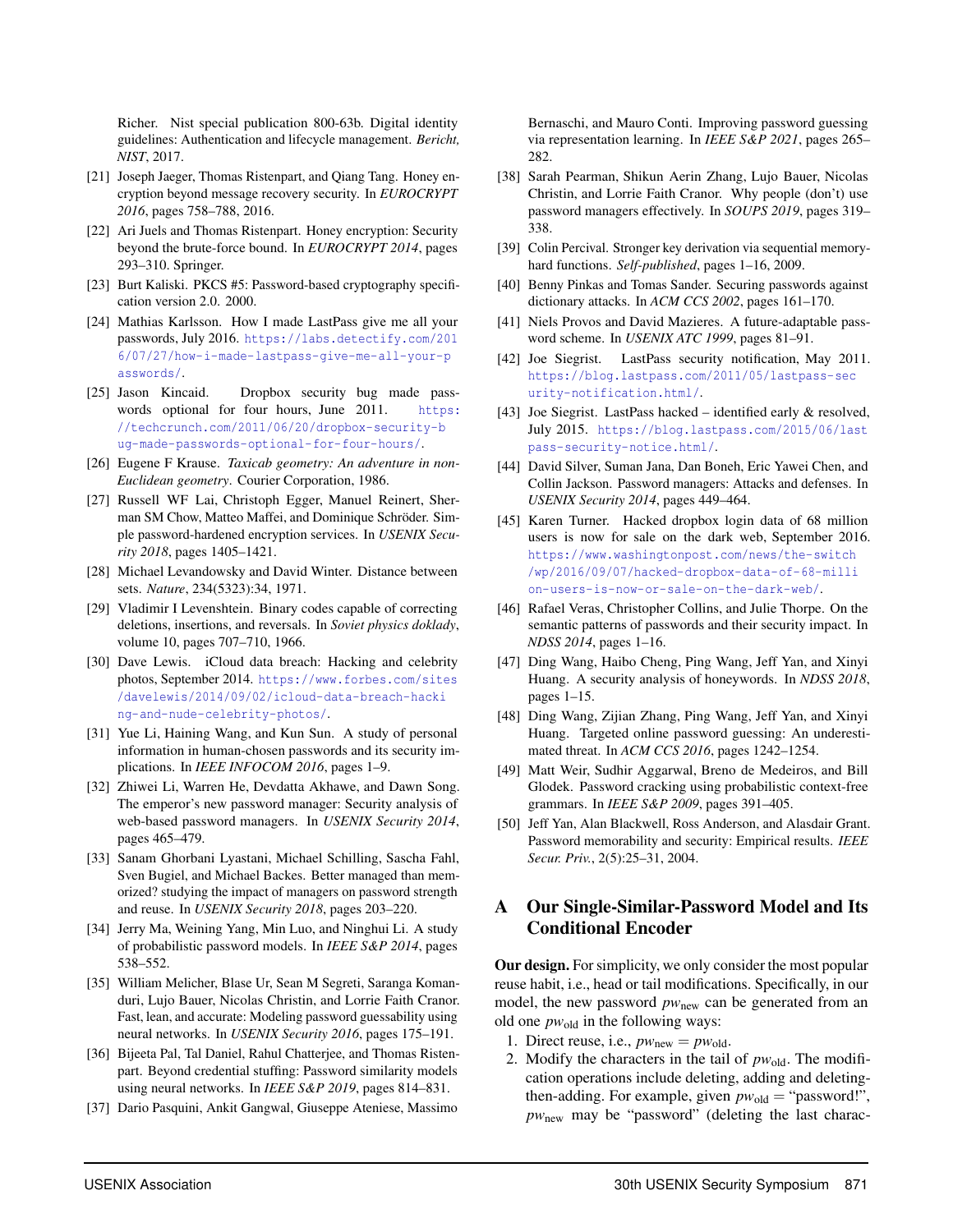ter "!"), "password!\*" (adding a character "\*"), or "password\*@" (deleting "!" and then adding "\*@").

- 3. Modify the characters in the head of  $pw_{old}$  with the same modification operations as above.
- 4. Modify the head characters and then the tail characters.

In addition, we find that users prefer to directly reuse passwords (i.e., without any modifications) if they already have many passwords. This is intuitive, due to the memory limitation of humans. Therefore, the probability of direct reuse increases as the number of old passwords increases. However, current models [\[36,](#page-15-21) [48\]](#page-15-7) only use a static probability for direct reuse, and therefore are not suitable for our construction of the multi-similar-password model. To address this issue, we set an adaptive probability for direct reuse and quantify the probability based on the real-world vault dataset, Pastebin. We find that the proportion of the same password pairs (i.e., direct reuse) in the similar password pairs varies little with vault size. Assuming the proportion is a constant (denoted as  $\alpha$ ) independent of vault size (i.e., for different vault sizes, an arbitrary similar pair is a same pair with a constant probability  $\alpha$ ), we have that the probability of direct reuse is

$$
\frac{i\times\alpha}{i\times\alpha+1-\alpha}
$$

,

where *i* is the number of previous passwords (i.e.  $pw_{\text{new}}$  is the  $i + 1$ -th password). When training, we use the average proportion in the training set for α. Except this probability of direct reuse, other probabilities (e.g. those of modifying characters) are simply counted from the training dataset.

To show the details of character modification in our model, we give an example with "password!" and "password@1" as the old and new passwords. Clearly, "password@1" is generated from "password!" by deleting "!" and adding "@1". Then  $Pr_{SSPM}(password@1 | password!) = Pr_{DR}(False)$  $\times$  Pr<sub>M</sub>(Tail) Pr<sub>T</sub>(Deleting-then-adding) Pr<sub>TDN</sub>(1) Pr<sub>TAN</sub>(2)  $\times$  $Pr_{TAC}(\omega) Pr_{TAC}(1)$ . Here,  $Pr_{DR}(False)$ ,  $Pr_{M}(Tail)$ , and  $Pr<sub>T</sub>(Deleting-then-adding)$  are the probabilities of not direct reuse, modifying tail, and deleting-then-adding tail characters, respectively;  $Pr<sub>TDN</sub>(1)$  and  $Pr<sub>TAN</sub>(2)$  are the probabilities of deleting 1 tail character and adding 2 tail characters, respectively;  $Pr_{TAC}(\omega)$  and  $Pr_{TAC}(1)$  are the probabilities of adding characters "@" and "1" to the tail, respectively.

Several details should be carefully considered in our model. Let  $l_{old}$  be the length of the old password  $pw_{old}$ ,  $l_{HD}$ ,  $l_{TD}$ ,  $l_{\text{HA}}$ , and  $l_{\text{TA}}$  be the character numbers of head deleting, tail deleting, head adding, and tail adding, respectively. Then, the length of the new password  $pw_{\text{new}}$  is  $l_{\text{new}} = l_{\text{old}} - l_{\text{HD}}$  −  $l_{\text{TD}} + l_{\text{HA}} + l_{\text{TA}}$  and the longest common substring length  $l_{\text{LCSStr}}$  of  $pw_{\text{old}}$  and  $pw_{\text{new}}$  is  $l_{\text{old}} - l_{\text{HD}} - l_{\text{TD}}$ . Because  $\frac{1}{2}l_{\text{old}} \leq$  $l_{\text{LCSStr}} \leq 2l_{\text{old}}$ , it holds that  $l_{\text{HD}} \leq \frac{1}{2}l_{\text{old}}$ ,  $l_{\text{TD}} \leq \frac{1}{2}l_{\text{old}} - l_{\text{HD}}$ ,  $l_{\text{HA}} \leq 2(l_{\text{old}} - l_{\text{HD}} - l_{\text{td}}),$  and  $l_{\text{TA}} \leq 2(l_{\text{old}} - l_{\text{HD}} - l_{\text{td}}) - l_{\text{HA}}.$ Therefore, when calculating Pr<sub>HDN</sub>, Pr<sub>TDN</sub>, Pr<sub>HAN</sub> and Pr<sub>TAN</sub>, all invalid values in the tables should be excluded and meanwhile, the probabilities of the remaining values should be

normalized. Note this process is the same as the pruning method [\[13\]](#page-14-6). As a result, a decoy seed can be always decoded to a valid vault. Furthermore, if at least one character in the head (or tail) is deleted, then the first head-added (or tail-added) character cannot be the same character as the old one (but other added characters can be identical). This helps us reduce the ambiguity of our model. Similar changes should be applied to  $Pr_{HAC}$  and  $Pr_{TAC}$ .

With the above designs, our model significantly reduces ambiguity but still cannot eliminate it. This is due to the nonuniqueness of the longest common substring (note the same longest common substrings on different positions are treated as two different ones). For instance, the password "aaaaa" can be modified to "aaaa" in two different ways: deleting the first or the last character. In this case, the probability  $Pr_{SSPM}(pw_{old} | pw_{new})$  is defined as the total probability of all modifying methods.

Conditional encoder for our model. We use the method proposed in Section [3.2](#page-4-2) to convert this model to a conditional encoder. As discussed above, the conditional encoder needs to parse all the longest common substrings of two passwords. With a generalized suffix tree, this operation can be done in  $O(l_1 l_2)$  time, where  $l_1, l_2$  are the lengths of the two passwords, respectively. Other operations of the encoder are simple and fast. Thus, our encoder is efficient for real applications.

If one sets our model to characterize more transformation rules of password reuse, then the resulting encoder will suffer from time complexity. This is the reason why we prefer to keep our model simple.

# <span id="page-16-0"></span>B Conditional Encoder for Our Multi-Similar-Password Model

In our multi-similar-password model, the new password  $pw_{i+1}$  is generated by reusing  $pw_{i'}$  ( $1 \leq i' \leq i$ ) or a brand new selection. This means a valid generating path has the form  $(g, r_1, r_2, \dots)$ , where *g* represents the generating path: *i* for reusing  $pw_{i'}$  and 0 for otherwise. Note that: if  $g = 0$ , then  $(r_k)_k$  must be a generating path in the single-password model; if  $g = i'$ , then  $(r_k)_k$  must be a generating path in the singlesimilar-password model under the condition of  $pw_{i'}$ . Using the model-to-encoder transformation proposed in Section [3.2,](#page-4-2) we can construct the following conditional encoder for our multi-similar-password model.

To encode  $pw_{i+1}$  with *i* given old passwords  $(pw_{i'})_{i'=1}^i$ , the encoder works as

- 1. Calculate  $\frac{1-f(i)}{i}$  Pr<sub>SSPM</sub>( $pw_{i+1} \mid pw_{i'}$ ) for  $1 \leq i' \leq i$  and  $f(i)$ Pr<sub>SPM</sub> $(pw_{i+1})$ .
- 2. According to the above probabilities, choose a generating path of  $pw_{i+1}$ . If the generating path *s* is modifying  $pw_{i'}$ , set  $g = i'$ , otherwise, set  $g = 0$ .
- 3. Encode *g* by the IS-DTE for the distribution of *g* (the probability is  $f(i)$  for 0 and  $\frac{1-f(i)}{i}$  for 1 to *i*).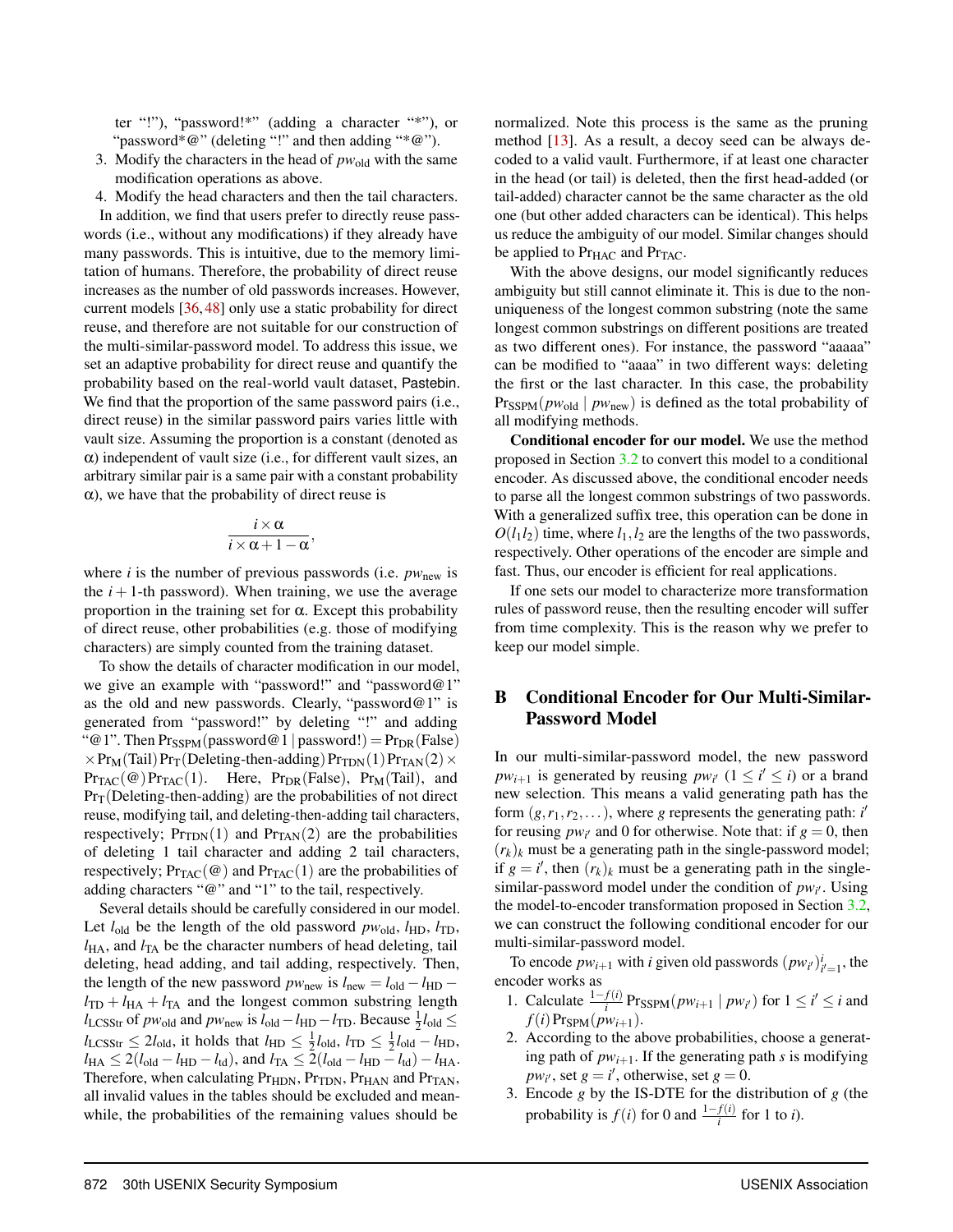<span id="page-17-2"></span>

Figure 5: RCDFs for different models trained with RockYou

Figure 6: RCDFs for Best-Markov trained with different datasets

<span id="page-17-3"></span>Table 7: The average rank  $\bar{r}$  for Markov model under the single-password attack

|             | Normalization |     | End-symbol |     | Distribution-based |     |     |
|-------------|---------------|-----|------------|-----|--------------------|-----|-----|
| Order       |               | κ   | 4          |     | 3                  |     |     |
|             | $10^{0}$      | 31% | 35%        | 39% | 33%                | 37% | 39% |
|             | $10^{-1}$     | 30% | 37%        | 43% | 34%                | 38% | 44% |
|             | $10^{-2}$     | 31% | 36%        | 44% | 33%                | 40% | 48% |
| Pseudocount | $10^{-3}$     | 32% | 35%        | 42% | 33%                | 39% | 50% |
|             | $10^{-4}$     | 30% | 39%        | 45% | 34%                | 42% | 48% |
|             | $10^{-5}$     | 32% | 36%        | 46% | 32%                | 42% | 47% |

- 4. If  $g = 0$ , encode  $pw_{i+1}$  (the remaining rules in generating path *s*) by the encoder (done by Cheng et al.'s transformation [\[13\]](#page-14-6)) for our single-password model, otherwise, encode  $pw_{i+1}$  by the conditional encoder (made by our extended transformation) for our single-similarpassword model with the given old password *pwg*.
- 5. Concatenate these seeds, pad the concatenation to a fixedlength seed with random bits, and output the seed.

# <span id="page-17-0"></span>C Intersection Attacks Against Honey Vault Schemes

We evaluate the security of honey vault schemes against intersection attacks with the real-world datasets.

Experimental settings. For each vault (with a size larger than 2) in the vault dataset Pastebin, we randomly shuffle the passwords in the vault and treat the last password as a new added one. In this way, we get the old and new versions for each (real) vault (here, the old version is the vault without the last password). Then we use the honey vault schemes to generate the decoys for these real vaults (note the decoys have respective two versions as well). The rest of the experiment settings are the same as those in Section [5.](#page-11-1)

Intersection attacks. We leverage a trivial intersection attack for the evaluation. This attack only leverages the similarity between the old and new versions of vaults, but not considers the difference between the real vault distribution and the vault model. For each candidate vault *V<sup>i</sup>* with its old and new versions  $V_i^{\text{o}}, V_i^{\text{n}}$ , the priority function  $p_{\text{TIA}}(V_i)$  of the trivial intersection attack is equal to 1 if  $V_i^{\text{o}}$  is the same as  $V_i^{\text{n}}$ except for the last password, otherwise, 0. In other words, the

<span id="page-17-4"></span>Table 8: The average rank  $\bar{r}$  for single-password models under the single-password attack

| Model | Chatterjee- | Golla- | Weir- | Neural  | Best-               |
|-------|-------------|--------|-------|---------|---------------------|
|       | PCFG        | Markov | PCFG  | network | Markov <sup>1</sup> |
|       | 18%         | 35%    | 33%   | 40%     | 50%                 |

<sup>1</sup> Best-Markov is the 5-order Markov model using distribution-based normalization and Laplace smoothing with the pseudocount of 0.001.

<span id="page-17-5"></span>Table 9: The average rank  $\bar{r}$  for Best-Markov trained with different datasets under the single-password attack

|     | Dataset   Dodonew   000Webhost   CSDN   ClixSense   Yahoo   Myspace |                |              |
|-----|---------------------------------------------------------------------|----------------|--------------|
| 47% | 48%                                                                 | $145\%$ $47\%$ | $149\%$ 50\% |

attack directly excludes these vaults of which two versions are not similar.

Experimental results. The intersection attack can directly tell the real vault with 100% accuracy for all existing honey vault schemes. This is because the two versions of each decoy vault are randomly generated and there is only a very small probability that the two versions are similar. In contrast, our scheme generates the new version of each decoy vault by adding a new password to the old version. Therefore, it can resist the intersection attack.

## <span id="page-17-1"></span>D Evaluating Single-Password Models

To instantiate our construction with a good single-password model, we evaluate the existing models with the singlepassword attack.

Existing single-password models. We here evaluate Chatterjee-PCFG [\[12\]](#page-14-4), Golla-Markov [\[17\]](#page-14-5), Weir-PCFG [\[49\]](#page-15-8), the neural network model [\[35\]](#page-15-22), and Markov models [\[34\]](#page-15-6) using different methods. The neural network model proposed by Melicher et al. [\[35\]](#page-15-22) is the same as 10-order Markov model except that the transition probabilities are calculated by recurrent neural networks. The performance of the model heavily depends on its parameter settings. Here we use the default settings in the example configuration on GitHub. Similar to the neural network model, the performance of Markov models relies on its normalization and smoothing methods. We note that in the Markov models with distribution-based normalization, we train independent Markov models for passwords with different lengths, which is not considered in [\[34\]](#page-15-6) but [\[17\]](#page-14-5). We employ this operation because it can make a significant improvement on the performance of Markov models. So, we only present the experiments with this operation.

Experimental settings. We randomly choose 50% passwords from RockYou as the training set for PMTEs and attacks, while randomly selecting  $10<sup>4</sup>$  passwords from the remaining part of RockYou as real passwords. Apart from that, other experimental settings are the same as those for honey vaults.

Experimental results. As shown in Fig. [5,](#page-17-2) Tables [7](#page-17-3) and